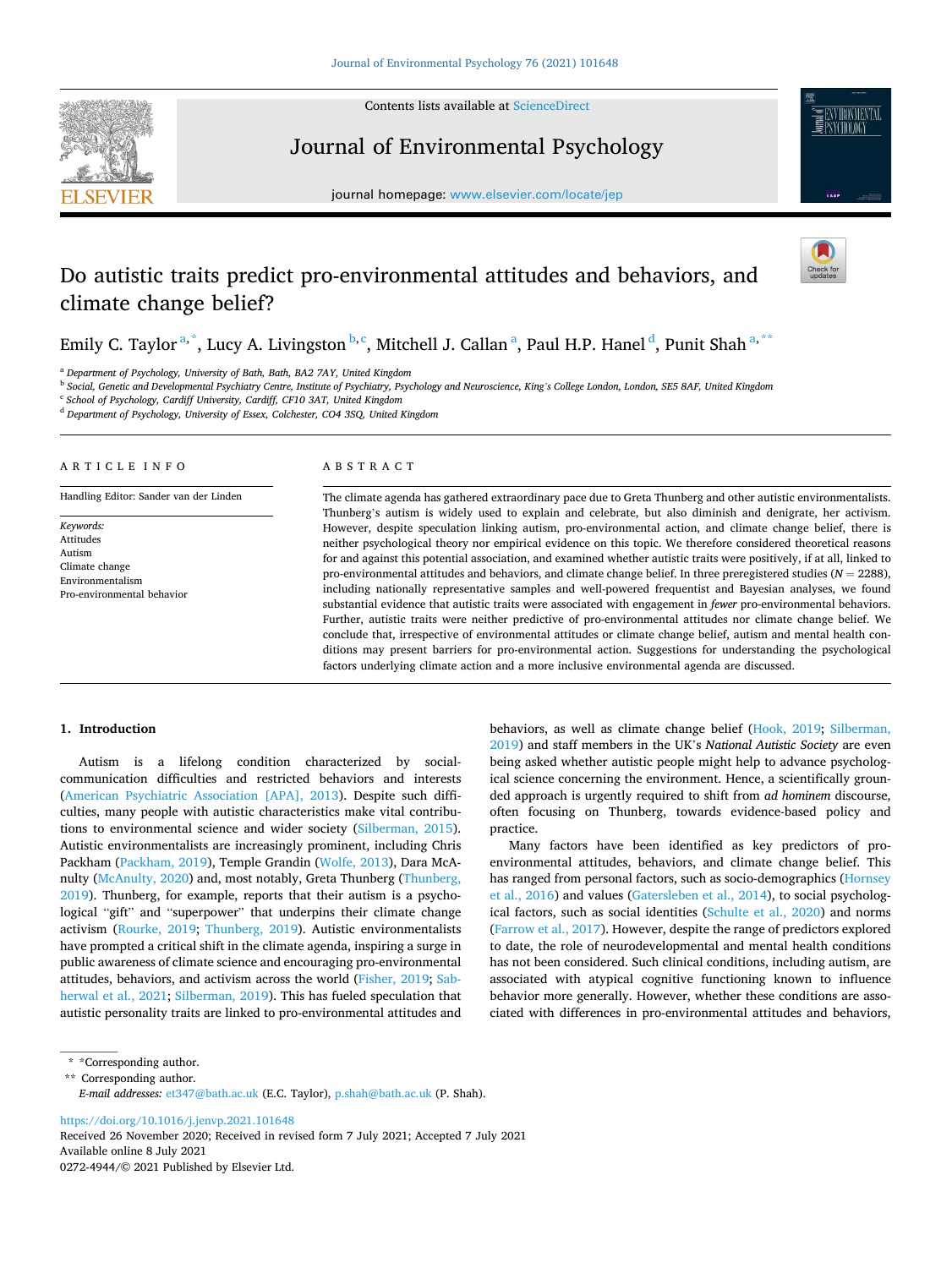and climate change beliefs is yet to be explored. There are increasing calls for a more inclusive environmental agenda [\(Human Rights Council,](#page-8-0)  [2019\)](#page-8-0), especially given that climate change is thought to have a negative impact on mental wellbeing and disproportionately affects people with pre-existing mental health conditions ([Lawrance et al., 2021](#page-8-0)). Investigating clinical populations with atypical cognitive function may help identify populations that could contribute to pro-environmental action and/or those that need more support (see also, [Berry et al., 2018](#page-7-0)). Equally, such research has potential to elucidate the psychological processes that underlie environmentalism in non-clinical populations just as it has contributed to other areas of psychological research. The study of autism, in particular, has had a major influence on psychological theories (e.g., Happé et al., 2017) and empirical work (e.g., Shah [et al., 2013](#page-9-0)) on socially relevant cognition and behaviors. It may therefore have untapped potential to advance understanding of environmental psychology.

## *1.1. Autistic traits*

Traits and behaviors associated with an autism diagnosis (e.g., social-communication difficulties), henceforth 'autistic traits', are continuously distributed in the population. People with a clinical autism diagnosis are at the extreme end of this distribution [\(Ruzich et al.,](#page-8-0)  [2015\)](#page-8-0). In autism research, examining autistic traits rather than clinically diagnosed autism is considered a powerful approach to investigate cognitions and behaviors associated with autism. This approach has led to valuable developments in psychological and autism-related theories (see Happé  $&$  [Frith, 2020\)](#page-8-0) and the identification of small but important associations between autism and (a)typical cognitive processing (e.g., [Gollwitzer et al., 2019;](#page-8-0) [Taylor et al., 2019](#page-9-0)). This trait-wise approach to autism research helps to overcome existing difficulties in conducting large and well-powered studies, which are otherwise lacking when selectively sampling people with a clinical diagnosis of autism. Additionally, measuring and examining autistic traits is a more inclusive approach. It includes individuals who have high levels of autistic traits but may not have access to diagnostic services, as well as those who self-identify as autistic but do not seek a clinical diagnostic label. Equally, it is inclusive of people who may fall below diagnostic thresholds by their engaging in psychological strategies to limit their observ-able autistic traits ([Livingston](#page-8-0) & Happé, 2017). Given these benefits of using autistic trait measures to study features of human cognition and behavior, when combined with the recent speculation that autistic personality traits are linked to environmentalism, it is a timely opportunity to advance this line of research. To this end, it is important to ground this topical issue in contemporary autism-related research. As there is no direct empirical research investigating associations between autistic traits and environmentalism, we start by considering several theoretically grounded reasons for and against the idea that autistic traits positively predict pro-environmental attitudes and behavior, and climate change belief.

# *1.2. A positive relationship with autistic traits*

There are several potential reasons to expect a positive association between autistic traits and pro-environmental attitudes and behaviors. First, resistance to change and intolerance of uncertainty, both in the short and long-term, are core features of autism (e.g., [Bishop et al., 2013](#page-8-0); [Vasa et al., 2018](#page-9-0)). While typically these core features can result in several daily difficulties for people with many autistic traits (e.g., in coping with unexpected changes to daily routines), we speculate that they may serve as important psychological factors underlying and motivating conservation efforts. For example, a rapidly changing environment with an uncertain future may concern individuals with high levels of autistic traits. This phenomenon may be enhanced due to heightened levels of attention to detail and weather salience in autistic populations [\(Bolton et al., 2020\)](#page-8-0), resulting in a greater perceptual

awareness of ongoing environmental changes, which is known to shape climate change belief [\(Taylor et al., 2014\)](#page-9-0).

Second, special interests in non-human animals, nature, and the environment, are widely self-reported by autistic individuals and are a positive predictor of their subjective wellbeing and life satisfaction (e.g., [Grove et al., 2018\)](#page-8-0). Further, people with many autistic traits demonstrate an affinity for non-human animals, with preferences for interacting with non-human animals over humans and inanimate objects (e. g., [Celani, 2002](#page-8-0); [Prothmann et al., 2009\)](#page-8-0). Accordingly, there is a greater level of pet ownership in families with an autistic person (e.g., [Carlisle,](#page-8-0)  [2014\)](#page-8-0) and personal accounts of autistic people suggest they identify more closely with non-human animals than humans ([Atherton](#page-7-0) & Cross, [2018\)](#page-7-0). This may be underpinned by a greater tendency for people with many autistic traits, compared to those low in autistic traits, to anthropomorphize – attributing human mental states to non-human animals (Atherton & [Cross, 2018](#page-7-0); White & [Remington, 2019\)](#page-9-0). At the same time, it has been theorized that autistic traits are predictive of atypical motivation to engage with human agents, resulting in potentially lower adherence to social norms compared to those with fewer autistic traits [\(Chevallier et al., 2012;](#page-8-0) but see [Livingston et al., 2019](#page-8-0)). This might explain why autistic traits may be associated with a greater ability to act against normative social influences that are otherwise currently harming non-human agents and the environment.

Taken together, people with many autistic traits may have special interests and a particularly unique set of motivations to protect nonhuman animals and environmental interests that are threatened by climate change. In non-autistic populations, contact with and appreciation of nature ([Alcock et al., 2020](#page-7-0); [Martin et al., 2020](#page-8-0)), as well as the ability to act against social norms in human society (Keizer  $\&$  Schultz, [2018\)](#page-8-0), is highly predictive of pro-environmental attitudes and behavior. Therefore, it follows that increased interest and connectedness with nature and non-human animals may increase pro-environmental attitudes and behaviors in those with high autistic traits. This may in part be driven by greater moral reasoning regarding protecting the environment and non-human animals from physical harm [\(Dempsey et al., 2020\)](#page-8-0).

Third, autistic traits have been theoretically and empirically linked to an increased engagement in rational, deliberative thinking [\(Brosnan](#page-8-0)  [et al., 2016](#page-8-0); [Farmer et al., 2017;](#page-8-0) [Shah et al., 2016](#page-9-0)) and accordingly, a *reduced susceptibility* to certain cognitive biases (e.g., the framing effect; Morsanyi & [Byrne, 2019\)](#page-8-0). In non-autistic populations, a deliberative mindset is predictive of reduced climate change skepticism (Trémolière & [Djeriouat, 2020](#page-9-0)). Further, cognitive biases are known to impede rational thinking about the existence, risks, and consequences of climate change (Zaval & [Cornwell, 2016\)](#page-9-0). Therefore, it seems possible that the more rational, deliberative thinking style associated with autistic traits, may contribute to a stronger climate change belief and resulting pro-environmental attitudes and behaviors.

Fourth, autistic environmentalists, such as Thunberg, Packham, and Grandin, have highlighted autism as a key part of their identity. This has raised awareness and increased public interest of autism (e.g., [Hartwell](#page-8-0)  [et al., 2020\)](#page-8-0), while they have also become positive role models for autistic people. Indeed, role models play an important role in identity formation (Sealy  $&$  [Singh, 2010\)](#page-9-0). Autism identity is increasingly regarded to be a key positive social identity that can integrate into an individual's self-concept [\(Cooper et al., 2017\)](#page-8-0). Recently, following the Social Identity Model of Pro-Environmental Action (see [Fritsche et al.,](#page-8-0)  [2018\)](#page-8-0), it has been suggested that Thunberg may serve as a 'prototypical leader' for young liberals, shaping group norms and intentions to take collective action on climate change [\(Sabherwal et al., 2021](#page-8-0)). We therefore speculate that Thunberg, and other autistic environmentalists, may equally serve as prototypical leaders for autistic people, potentially engendering even stronger pro-environmental views in people who consider autism as a salient aspect of their social identity. As such, in addition to promoting collective action among group members, those with high autistic traits may also be more likely to hold pro-environmental attitudes and engage more generally in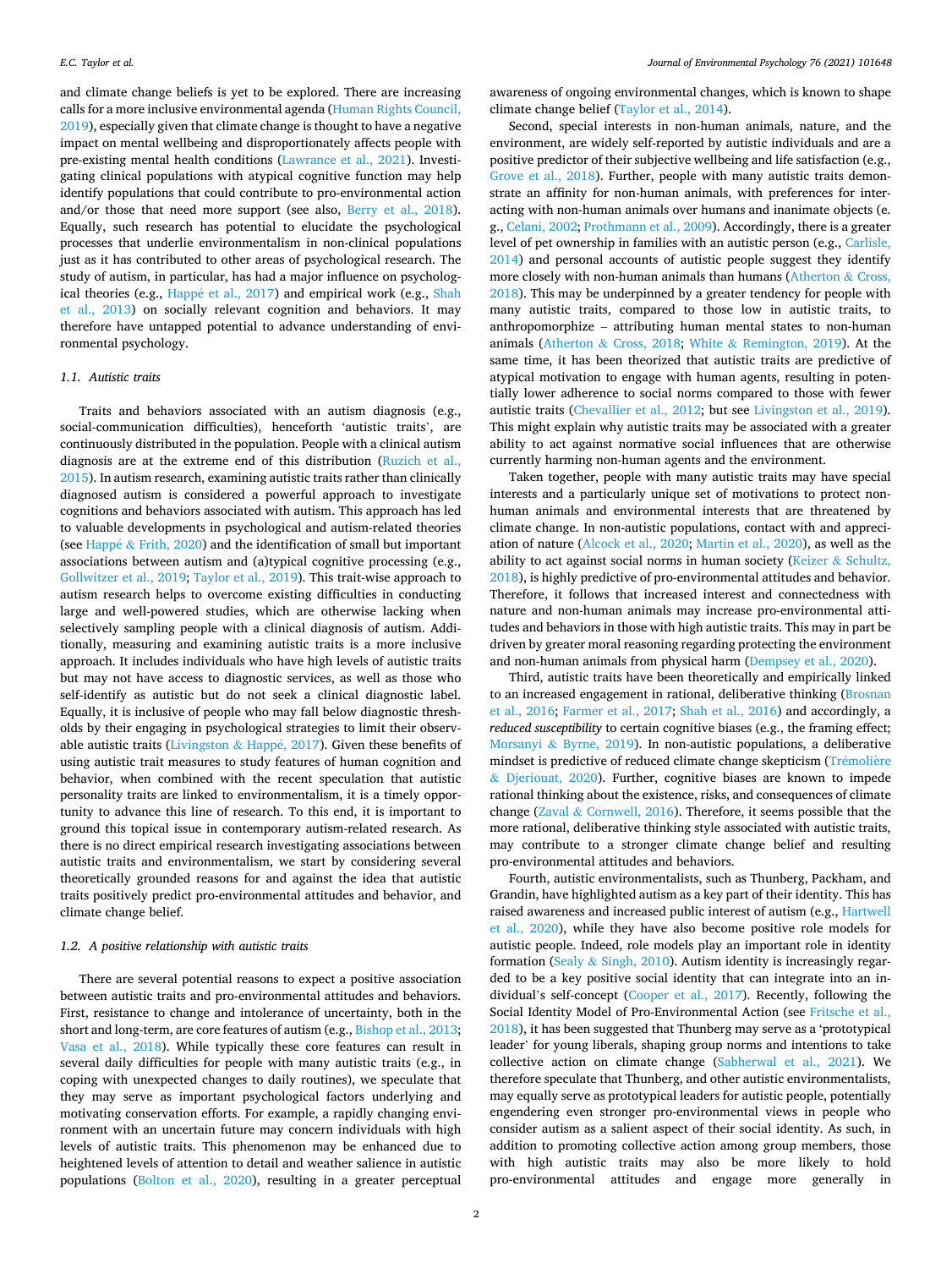<span id="page-2-0"></span>pro-environmental behaviors, by drawing on behavioral cues from prominent autistic environmentalists. Similarly, society has long marginalized people with autistic traits and other minoritized social identities [\(Silberman, 2015\)](#page-9-0). Therefore, people with many autistic traits may be more willing to attribute the changing climate to humans, i.e., have strong belief in anthropogenic climate change, partly in response to their historically negative treatment from non-autistic groups in society.

#### *1.3. A negative relationship with autistic traits*

Despite convincing reasons for why autistic traits may be associated with pro-environmental attitudes and behaviors, there is an equally and arguably even stronger reason to expect no such relationship or even a negative link. Autistic traits are well-known to be associated with several psychological and socio-demographic barriers, which may also limit pro-environmental attitudes and behaviors. First, cognitive flexibility, the ability to shift thinking between two separate concepts or perspectives, positively predicts climate change belief and long-term oriented pro-environmental behaviors in the general population ([Chen](#page-8-0)  & [Unsworth, 2019](#page-8-0); Lange & [Dewitte, 2019\)](#page-8-0). Hence autism-related cognitive inflexibility (Morsanyi & [Byrne, 2019](#page-8-0)), sometimes known as 'black and white thinking', might have the opposite effect.

Second, several psychological factors may limit the translation of pro-environmental attitudes to pro-environmental behaviors. For instance, autistic sensory sensitivities can result in intolerance to various sounds and foods ([Ben-Sasson et al., 2019](#page-7-0); [Chistol et al., 2018](#page-8-0)). When this is combined with the aforementioned resistance to change in autism, it may constrain behavioral change to more pro-environmental options, such as using public transport and dietary changes to reduce meat consumption. Indeed, people with many autistic traits have reported sensory sensitivities, intolerance of uncertainty, and anxiety as key factors that limit their use of public transport [\(Haas et al., 2020](#page-8-0)). Similarly, working memory capacity is required for pro-environmental attitude and behavior alignment in non-autistic populations ([Langen](#page-8-0)[bach et al., 2020\)](#page-8-0). Thus, reduced working memory capacities associated with autism ([Habib et al., 2019](#page-8-0)), may result in a larger attitude-behavior gap in those with high levels of autistic traits.

Third, autistic traits are linked to being male, and lower levels of income, education, and employment (Skylark & [Baron-Cohen, 2017](#page-9-0)). Indeed, recent estimates suggest just 21.7% of autistic adults are in paid employment ([Putz et al., 2021](#page-8-0)). In the general population, these socio-demographic factors are associated with lower climate change belief ([Hornsey et al., 2016\)](#page-8-0) and limit available resources for engaging in domestic pro-environmental behaviors, particularly if adopting such behaviors is associated with an initial financial investment (e.g., purchasing a bike). Additionally, individuals with lower levels of income and education may have limited time and resources to engage as citizens (e.g., Son & [Wilson, 2012\)](#page-9-0), and more specifically, in collective activism and action against climate change.

Finally, high levels of autistic traits are linked with several daily challenges ([APA, 2013](#page-7-0)), as well as other mental (e.g., anxiety; [Hollocks](#page-8-0)  [et al., 2019](#page-8-0)) and physical (e.g., gastrointestinal; [Weir et al., 2020\)](#page-9-0) health conditions. Whilst prominent autistic environmentalists have also reported experiencing these difficulties and developed strategies to overcome them (e.g., [Packham, 2019\)](#page-8-0), it is arguable that they do not have the same level of difficulties experienced by most people with many autistic traits. These additional needs may, quite understandably, require prioritization, resulting in limited financial and psychological resources for consideration of the environment, climate change, and pro-environmental action.

## *1.4. The present research*

Overall, there are theoretical and empirically based reasons for and against the hypothesis that autistic traits may positively predict proenvironmental attitudes and behaviors, and climate change belief.

However, there is no direct empirical evidence on this topic. We therefore seek to address this gap in the literature and clarify public and media speculation of potential associations. Before examining any of the potential mechanisms underlying these putative associations (e.g., connectedness with nature, awareness of environmental changes), the critical starting point to addressing these gaps in the literature is to first establish whether autistic traits are linked to pro-environmental attitudes. Given the balance of the above-mentioned theory and evidence, alongside our clinical observations and co-production of this research with people with autistic traits, we, at first, tentatively predicted that autistic traits would be associated with greater pro-environmental attitudes.

### **2. Study 1**

#### *2.1. Methods*

# *2.1. 1. Participants & measures*

A convenience sample of 203 undergraduate students (15.3% male) was recruited at a UK university (see Table 1 for detailed participant characteristics). This sample size gave us 80% power to detect at least a 'small' to 'medium'  $(f^2 = 0.04)$  increase in  $\mathbb{R}^2$  in our regression analyses  $(\alpha = 0.05, 2$ -tailed).

*2.1.1.1. Autistic traits.* The 10-item Autism-Spectrum Quotient (AQ10; [Allison et al., 2012](#page-7-0)) was administered as a measure of autistic traits as it is the recommended gold-standard by the National Institute for Health and Care Excellence ([National Institute for Health and Care Excellence,](#page-8-0)  [2012\)](#page-8-0). Participants reported how much they agreed with statements about core characteristics associated with autism (e.g., "I find social situations easy") on a 4-point scale ("Definitely agree" to "Definitely disagree"). Total scores range on a continuous scale between 10 and 40, with higher scores indicating more autistic traits and increased likelihood of clinically significant levels of autistic traits. The AQ10 can also be used as a clinical screening tool, scored using clinical cut-offs, to categorize people who are likely to have clinically diagnosable autism.<sup>1</sup>

Despite potential concerns with the AQ10 ([Taylor et al., 2020](#page-9-0)), this measure consistently showed adequate internal consistency and reliability in the present study (see Table S1). Nonetheless, to guard against the possibility that the AQ10 would not be sufficiently reliable, the 28-item Autism-Spectrum Quotient (AQ28; [Hoekstra et al., 2011](#page-8-0)) was administered as an additional measure of autistic traits. Like the AQ10,

| Table 1                 |
|-------------------------|
| Sample characteristics. |

| Characteristic                                                                                                         | Study 1                                  | Study 2                                                                                                 | Study 3                                                                                |
|------------------------------------------------------------------------------------------------------------------------|------------------------------------------|---------------------------------------------------------------------------------------------------------|----------------------------------------------------------------------------------------|
| <b>Sampling Method</b><br>n<br>Sex (% Male)<br><b>Mean Age</b><br><b>Mean Education</b><br><b>Mean Adjusted Income</b> | Students UK<br>203<br>15.3%<br>18.4(1.1) | MTurk US<br>700 <sup>a</sup><br>$46.4\%$ <sup>c</sup><br>39.9 (12.1)<br>4.1(1.8)<br>\$29.4 k (\$19.6 k) | Prolific UK<br>$1385^{\rm b}$<br>49.0%<br>44.8 (15.3)<br>3.6(1.9)<br>£16.8 k (£11.5 k) |
| <b>Mean Political Ideology</b>                                                                                         |                                          | 3.5(1.8)                                                                                                | 3.5(1.5)                                                                               |
| $LGBTO + (% Yes)$                                                                                                      |                                          | 8.9%                                                                                                    | 9.5%                                                                                   |

*Note.* Standard deviations in parentheses.<br><sup>a</sup> 37 additional participants were excluded as 30 failed attention checks and 7 completed the study twice. <sup>b</sup>56 additional participants failed attention checks and were excluded. <sup>c</sup>0.1% (1 participant) described their sex as 'other'.

<sup>&</sup>lt;sup>1</sup> Across the present studies, we report results using the continuous scale as this provides the more sensitive measurement of autistic traits, better statistical power, and avoids ongoing confusion about clinical cut-off values (see [Waldren](#page-9-0)  [et al., 2021](#page-9-0)). Nonetheless, the pattern of results did not differ when dichotomous scores were used as an alternative measure of autism.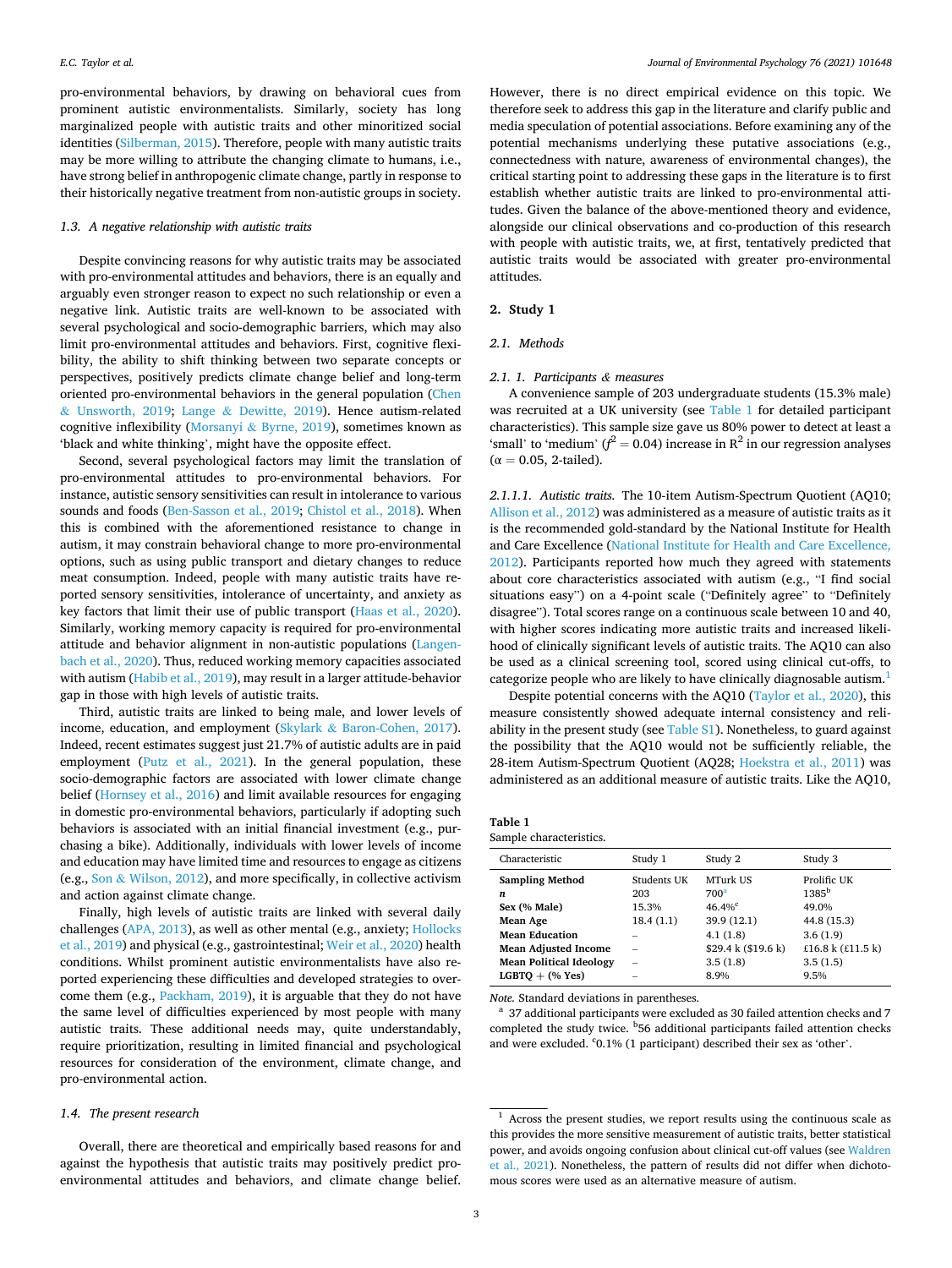*Journal of Environmental Psychology 76 (2021) 101648*

participants reported how much they agreed with statements about their autistic characteristics. Total scores range between 28 and 118, with higher scores indicating more autistic traits.

*2.1.1.2. Pro-environmental attitudes.* The revised New Ecological Paradigm scale ([Dunlap et al., 2000\)](#page-8-0) was used to assess pro-environmental attitudes. Participants reported their agreement with 15 statements (e. g., "Humans are severely abusing the environment") on a 5-point scale ("Strongly agree" to "Strongly disagree"). Total scores range between 15 and 75, with higher scores indicating greater pro-environmental attitudes. It has been found to be predictive of both pro-environmental behavior and climate change belief [\(Dunlap et al., 2000](#page-8-0)).

# *2.1. 2. Procedure*

The study design was co-developed in consultation with autistic adults who have high autistic traits (see Supplementary Methods for details). The order that questionnaires were administered was counterbalanced, followed by demographic questions regarding age and sex. For all studies, ethical clearance, in line with *British Psychological Society*  guidelines, was granted by the local ethics committee, and participants gave informed consent prior to study completion. The statistical analysis plan was pre-registered on *aspredicted. org* ([Study 1\)](https://aspredicted.org/bs452.pdf).

### *2.2. Results*

Multiple linear regression indicated that autistic traits, measured using the AQ10, were *not* significantly predictive of pro-environmental attitudes ( $p = .43$ ) after accounting for age and sex (Table 2). However, it remained unclear if the non-significant *p* value was indicative of a true null effect of autistic traits on pro-environmental behaviors or whether the data were not sensitive enough to identify the effect (i.e., a Type II error). This is because, while it is possible to determine if it is appropriate to reject the null hypothesis using frequentist analyses, it is difficult to find support for, and accept, the null hypothesis. Addressing this issue, we adopted a Bayesian modelling approach (see Supplementary Methods - Bayesian Analysis) to quantify the likelihood of obtaining the data under both the null and alternative hypothesis. Specifically, we conducted a Bayesian equivalent of the frequentist multiple regression to obtain a Bayes Factor ( $BF_{10}$ ; see Wagenmakers [et al. \(2011\)](#page-9-0) for recommended interpretation of values) quantifying support for the two-tailed alternative hypothesis ( $H_1$  = autistic traits are uniquely predictive of the outcome) relative to the null hypotheses  $(H_0)$ = autistic traits are not uniquely predictive of the outcome), by comparing models with and without autistic traits included as a predictor. This Bayesian analysis showed substantially more evidence for the *absence* than existence of an association between autistic traits and environmental attitudes ( $BF_{10} = 0.32$ ). Therefore, it was more appropriate to accept the null, rather than the alternative, hypothesis. We found that same pattern of results when AQ28 scores were used as the

**Table 2** 

Descriptive statistics, intercorrelations, and multiple regression predicting pro-environmental attitudes – study 1.

alternative measure of autistic traits (see Table S2).

# *2.3. Discussion*

Study 1 provided preliminary evidence against positive associations between autistic traits and pro-environmental attitudes and behavior and climate change belief, suggesting that there is no relationship between autistic traits and pro-environmental attitudes. However, the sample was homogenous, with mainly young adult females, resulting in the variables accounting for very little variance in pro-environmental attitudes. Therefore, the findings required replication in a much larger, more representative and diverse sample of the general population. This is particularly important, given the known sex differences in environmental attitudes (e.g., Xiao & [McCright, 2015\)](#page-9-0). Additionally, other socio-demographic factors that predict pro-environmental attitudes, behavior, and climate change belief [\(Hornsey et al., 2016](#page-8-0)), such as political ideology, were not accounted for in Study 1. More fundamentally, we had examined the link between autistic traits and environmental *attitudes* but had not explored whether autistic traits were predictive of pro-environmental *behaviors*. Research indicates that environmental attitudes are not always predictive of environmental behaviors ([Bain et al., 2016](#page-7-0); [Hornsey et al., 2016\)](#page-8-0). Further, an individual's pro-environmental behaviors may be used to infer their own pro-environmental attitudes (Chaiken & [Baldwin, 1981\)](#page-8-0). Therefore, it was necessary to re-examine the associations between autistic traits and pro-environmental attitudes, as well as pro-environmental behaviors, whilst also accounting for socio-demographic factors of interest. Establishing the robustness of these associations (if any) was essential before exploring factors that may theoretically underpin an association between autistic traits and pro-environmental attitudes and behavior (e.g., connectedness with nature, awareness of environmental changes).

# **3. Study 2**

Study 2 examined the association between autistic traits and engagement in pro-environmental behaviors. Study 2 also re-examined the relationship between autistic traits and pro-environmental attitudes using a well-powered study (i.e., replicating Study 1), whilst accounting for pro-environmental behaviors and other relevant sociodemographic variables.

### *3.1. Methods*

#### *3.1.1. Participants*

A sample of 700 participants (46% male) was recruited via Amazon's Mechanical Turk (MTurk). This sample size was based on a power analysis suggesting that we would have 95% power to detect at least a 'small' ( $f^2$  = 0.02) increase in R<sup>2</sup> in our regression analyses ( $\alpha$  = 0.05, 2tailed). Two simple attention checks were included to identify anyone

| <b>Variables</b>                                                              | M(SD)                 |                  | ∠             |                  |     |
|-------------------------------------------------------------------------------|-----------------------|------------------|---------------|------------------|-----|
| 1. Autistic Traits (AO10)                                                     | 20.7(4.2)             |                  |               |                  |     |
| 2. Pro-Environmental Attitudes                                                | 57.9(6.3)             | $-15^{\circ}$    |               |                  |     |
| 3. Age                                                                        | 18.4(1.1)             | .13              | $-15^{\circ}$ |                  |     |
| 4. Sex (0 = Female, $1 =$ Male)                                               | 0.15(0.36)            | .17 <sup>a</sup> | $-15^{\circ}$ | .38 <sup>a</sup> |     |
| Multiple Regression (Outcome $=$ Pro-Environmental Attitudes)                 |                       |                  |               |                  |     |
| <b>Predictors</b>                                                             | <b>B</b> 195% CI1     | $SE_R$           |               | $sr^2$           |     |
| Sex ( $0$ = Female, $1$ = Male)                                               | $-2.04$ [-4.52, 0.44] | 1.26             | $-0.12$       | 0.013            | .11 |
| Age                                                                           | $-0.49$ [-1.28, 0.29] | 0.40             | $-0.09$       | 0.008            | .22 |
| Autistic Traits (AQ10)                                                        | $-0.08$ [-0.28, 0.12] | 0.10             | $-0.06$       | 0.003            | .43 |
| Model fit: $F(3,198) = 2.73$ , $p = .045$ , $R^2 = 0.04$ , $R^2_{adi} = 0.03$ |                       |                  |               |                  |     |

*Note.* 1 multivariate outlier was excluded from the regression; the pattern of results was identical with the outlier included. The pattern of results with the secondary measure of autistic traits was almost identical and is reported in Table S1. a  $p < .05$ .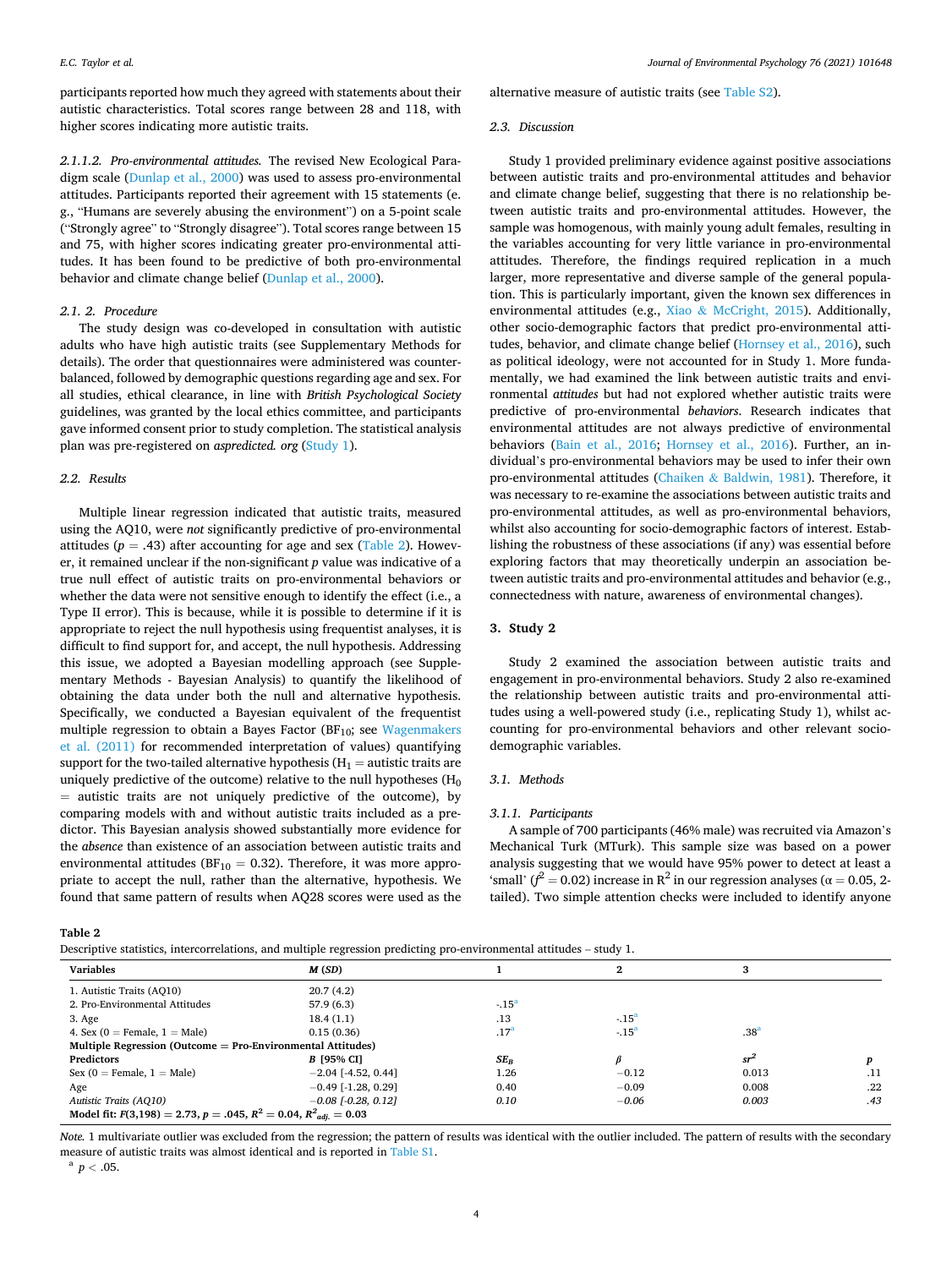*Journal of Environmental Psychology 76 (2021) 101648*

who was not reading the questions and potentially responding at random. Participants who failed either attention check were excluded. Where some participants completed the study twice, only their first contribution was retained. Thus, 37 additional participants were recruited but excluded. See [Table 1](#page-2-0) for detailed participant characteristics.

### *3.1.2. Measures*

*3.1.2.1. Study 1 measures.* Participants completed the same measures of autistic traits [\(Allison et al., 2012](#page-7-0)) and pro-environmental attitudes ([Dunlap et al., 2000\)](#page-8-0) from Study 1. As the pattern of results from Study 1 was almost identical across autistic trait measures, the AQ10 was the only measure of autistic traits used in Study 2.

*3.1.2.2. Pro-environmental behaviors.* The pro-environmental behavior scale, developed by [Bain et al. \(2016\)](#page-7-0), assessed participants' engagement in personal, domestic pro-environmental behaviors to help prevent climate change. Participants reported their likelihood of engaging in twelve activities (e.g., "Buy environmentally-friendly products"), at present and in the next 12 months, using a 5-point scale ("Not at all likely" to "Very likely"), with the option to respond "Not applicable". Total scores were calculated by averaging scores for all items for which "Not applicable" was not selected, in line with previous research ([Bain](#page-7-0)  [et al., 2016\)](#page-7-0).

*3.1.2.3. Education.* Educational level was assessed using an 8-point scale from the International Standard Classification of Education ([UNESCO Institute for Statistics, 2012](#page-9-0)). Scores range from 0 (No qualifications) to 7 (Doctorate). A higher score was indicative of greater educational attainment.

*3.1.2.4. Income.* Participants reported their annual household income before taxes. Participants selected one of eight options (less than \$15,000; \$15,001 to \$25,000; \$25,001 to \$35,000; \$35,001 to \$50,000; \$50,001 to \$75,000; \$75,001 to \$100,000; \$100,001 to \$150,000; greater than \$150,000). Responses were re-coded using the mid-point of each category. The value for the unbounded top category was calculated using [Parker and Fenwick](#page-8-0)'s (1983) median-based Pareto-curve estimator (as in [Callan et al., 2017](#page-8-0)). Participants also reported the number of adults and children living in their household. Income was then adjusted by the size of the household by dividing the total household income by the number of adults and 0.5  $\times$  the number of children (as in Skylark & [Baron-Cohen, 2017](#page-9-0)). This measure of adjusted income was then used in all analyses.

*3.1.2.5. Political ideology.* Participants reported their political ideology in response to a previously used question in climate science (e.g., [Bain](#page-7-0)  [et al., 2016\)](#page-7-0): "In political matters, people sometimes talk about 'liberals' and 'conservatives'. How would you place your views on this scale, generally speaking?" A 7-point scale was used  $(1 = "Very liberal"$  to  $7 =$ "Very conservative").

*3.1.2.6. Socio-demographic variables.* As in Study 1, participants reported their age (in years) and sex (at birth). To be as inclusive as possible, participants were able to report their gender and sexual identities, and therefore an LGBTQ  $+$  identity (if appropriate). Sex and gender were highly correlated, thus sex, instead of gender, was included in all analyses and LGBTQ  $+$  identity was included as a separate variable.

### *3.1.3. Procedure*

The procedure followed that of Study 1 with the additional measures included. The order that questionnaires were administered was counterbalanced, followed by socio-demographic questions. The statistical analysis plan was pre-registered on *aspredicted. org* [\(Study 2](https://aspredicted.org/d7a83.pdf)).

### *3.2. Results*

Using the analysis procedure in Study 1, frequentist and Bayesian multiple regression analyses showed that, after accounting for sociodemographic factors (sex, age, education level, income, political ideology, and LGBTQ  $+$  identity), there was extremely strong evidence that autistic traits were predictive of engagement in fewer proenvironmental behaviors ( $p < .001$ ,  $BF_{10} = 143.84$ ; [Table 3](#page-5-0)). Additional analysis indicated that this relationship was maintained even after accounting for pro-environmental attitudes ( $p < .001$ , BF<sub>10</sub> = 63.21; Table S3). Further, replicating Study 1, there was substantial evidence for no relationship between autistic traits and environmental attitudes after accounting for socio-demographic variables ( $p = .41$ ,  $BF_{10} = 0.18$ ) and pro-environmental behaviors ( $p = .64$ ,  $BF_{10} = 0.13$ ; Table S3).

## *3.3. Discussion*

The findings were consistent with Study 1, providing clear evidence *against* positive associations between autistic traits and proenvironmental attitudes. Study 2 revealed novel evidence of a negative association between autistic traits and pro-environmental behaviors, even after accounting for pro-environmental attitudes. This suggests that autistic traits may limit engagement in pro-environmental behaviors, irrespective of an individual's attitudes. Further, in addition to replicating the null relationship between autistic traits and proenvironmental attitudes in Study 1, Study 2 showed that this result holds even after accounting for pro-environmental behaviors and a much broader range of socio-demographic variables.

Given that we had so far found little evidence for a relationship between autistic traits and pro-environmental variables, there was little reason to consider potential mediating or moderating factors of this nonrelationship. Instead, moving forward, it was important to establish if the link between autistic traits and pro-environmental behaviors was robust. And, although environmental attitudes and behaviors are typically correlated with climate change belief (e.g., [Hornsey et al., 2016\)](#page-8-0), a direct measure of climate change belief had not been included in Studies 1 and 2. Finally, neither Study 1 nor 2 used samples fully representative of the general population, leaving open the possibility that our findings were not generalizable. These potential limitations were addressed in Study 3.

# **4. Study 3**

Study 3 examined if there was a link between autistic traits and climate change belief. Study 3 also examined this association whilst accounting for the association between autistic traits and proenvironmental behaviors (as in Study 2) and pro-environmental attitudes (as in Studies 1 and 2). Accordingly, this enabled well-powered replications of Studies 1 and 2 in a nationally representative sample.

### *4.1. Methods*

### *4.1.1. Participants*

A large sample of 1385 participants (49% male) was recruited via *Prolific*. The participants formed a representative sample of the UK, cross-stratified by age and sex, based on census data ([Office for National](#page-8-0)  [Statistics, 2016](#page-8-0)). This sample size was, in part, based on a sensitivity (power) analysis that suggested we would have 95% power to detect at least 'very small' ( $f^2 = 0.01$ ) increases in R<sup>2</sup> in regression analyses ( $\alpha =$ 0.05, 2-tailed). In view of the association between temperature fluctuations and belief in climate change [\(Li et al., 2011;](#page-8-0) [Zaval et al., 2014](#page-9-0)), participants were recruited, and data collected, within a short (*<*18hr) period, limiting the chances of fluctuations in the weather and outdoor temperature. As in Study 2, two simple attention checks were included,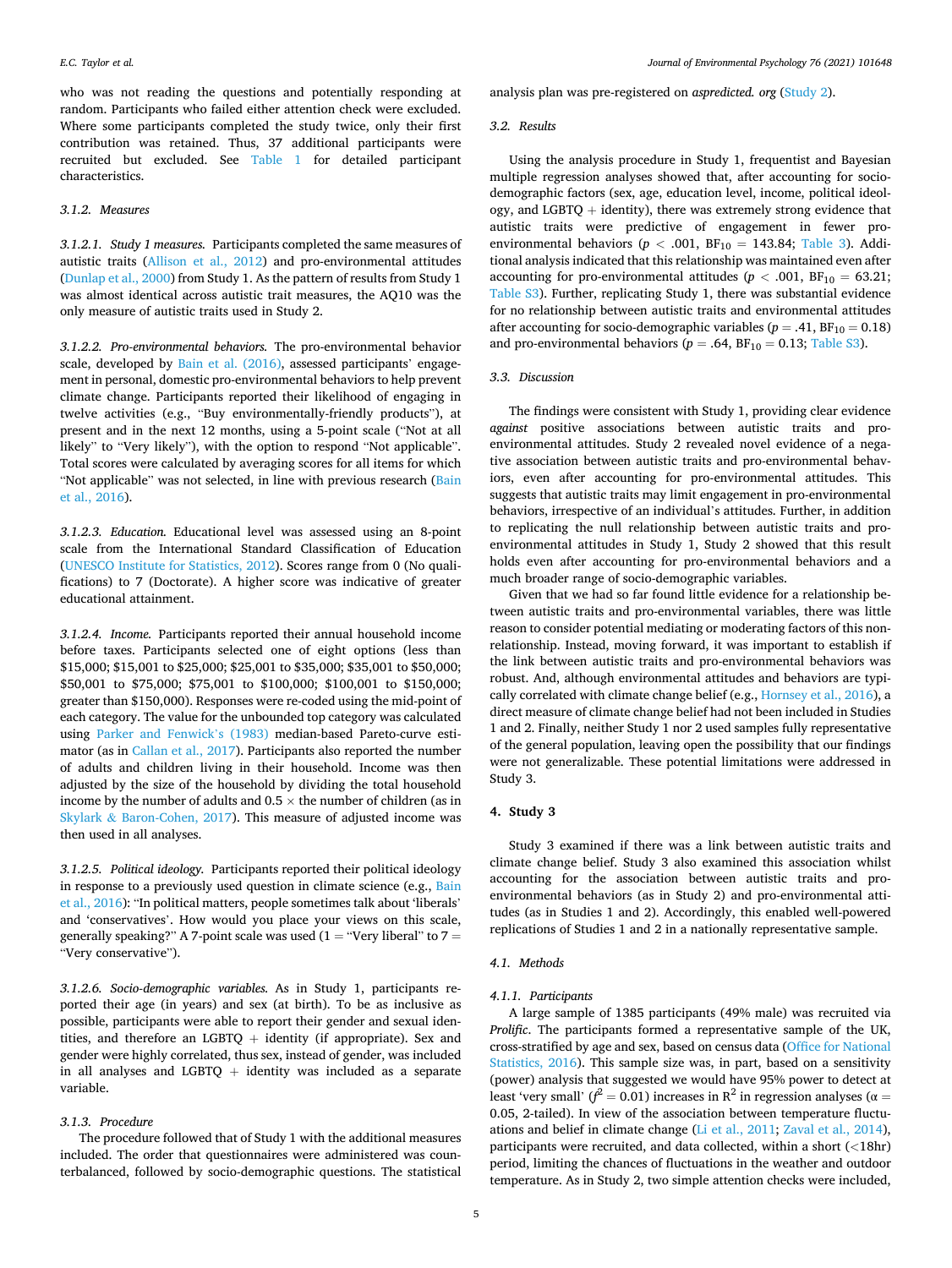*Journal of Environmental Psychology 76 (2021) 101648*

<span id="page-5-0"></span>

| Descriptive statistics, intercorrelations, and multiple regression predicting pro-environmental behaviors – study 2. |          |  |  |  |  |  |  |  |
|----------------------------------------------------------------------------------------------------------------------|----------|--|--|--|--|--|--|--|
| Variablec                                                                                                            | $M$ (CD) |  |  |  |  |  |  |  |

| <b>Variables</b>                                                       | M(SD)                               |                  | $\mathbf{2}$         | 3       | 4                | 5                |         | 6                | 7       | 8       |
|------------------------------------------------------------------------|-------------------------------------|------------------|----------------------|---------|------------------|------------------|---------|------------------|---------|---------|
| 1. Autistic Traits                                                     | 20.6(3.7)                           |                  |                      |         |                  |                  |         |                  |         |         |
| 2. Pro-Environmental Attitudes                                         | 55.9 (11.8)                         | $-.04$           |                      |         |                  |                  |         |                  |         |         |
| 3. Pro-Environmental Behaviors                                         | 4.0(0.7)                            | $-14^{a}$        | .45 <sup>a</sup>     |         |                  |                  |         |                  |         |         |
| 4. Age                                                                 | 39.9 (12.1)                         | $-11a$           | $-.04$               | .05     |                  |                  |         |                  |         |         |
| 5. Education                                                           | 4.1(1.8)                            | $-.07$           | $-.01$               | $-.01$  | $-.02$           |                  |         |                  |         |         |
| 6. Adjusted Income                                                     | $$29.4 \text{ k} ($19.6 \text{ k})$ | $-16a$           | $-.05$               | $-.05$  | .07              | .32 <sup>a</sup> |         |                  |         |         |
| 7. Political Ideology                                                  | 3.5(1.8)                            | $-.01$           | $-0.49$ <sup>a</sup> | $-.30a$ | .19 <sup>3</sup> | $-.06$           |         | .05              |         |         |
| 8. Sex (0 = Female, $1 =$ Male)                                        | 0.47(0.50)                          | .13 <sup>a</sup> | $-.15a$              | $-.08a$ | $-.07$           | .00              |         | .12 <sup>a</sup> | .00     |         |
| 9. LGBTQ+ $(0 = No, 1 = Yes)$                                          | 0.09(0.28)                          | .12 <sup>a</sup> | .15 <sup>a</sup>     | .07     | $-.15a$          | $-.07$           |         | $-.12a$          | $-.26a$ | $-.08a$ |
| Multiple Regression (Outcome = Pro-Environmental Behaviors)            |                                     |                  |                      |         |                  |                  |         |                  |         |         |
| <b>Predictors</b>                                                      | B [95% CI]                          |                  |                      |         |                  | $SE_B$           | $\beta$ |                  | $sr^2$  | p       |
| Sex ( $0$ = Female, $1$ = Male)                                        | $-0.03$ [-0.13, 0.06]               |                  |                      |         |                  | 0.05             | $-0.02$ |                  | 0.001   | .52     |
| Age                                                                    | $0.01$ [0.00, 0.01]                 |                  |                      |         |                  | 0.00             | 0.10    |                  | 0.009   | .008    |
| Education                                                              | $0.00$ [ $-0.03$ , $0.03$ ]         |                  |                      |         |                  | 0.01             | $-0.00$ |                  | 0.000   | .94     |
| Adjusted Income                                                        | $0.00$ [0.00, 0.00]                 |                  |                      |         |                  | 0.00             | $-0.06$ |                  | 0.003   | .13     |
| Political Ideology                                                     | $-0.11$ [ $-0.13$ , $-0.08$ ]       |                  |                      |         |                  | 0.01             | $-0.30$ |                  | 0.080   | < 0.001 |
| $LGBTO+ (0 = No, 1 = Yes)$                                             | $0.02$ [ $-0.15$ , $0.20$ ]         |                  |                      |         |                  | 0.09             | 0.01    |                  | 0.000   | .78     |
| <b>Autistic Traits</b>                                                 | $-0.02$ [ $-0.04$ , $-0.01$ ]       |                  |                      |         |                  | 0.01             | $-0.14$ |                  | 0.018   | < .001  |
| Model fit: $F(7,685) = 12.60, p < .001, R^2 = 0.11, R^2_{adi.} = 0.11$ |                                     |                  |                      |         |                  |                  |         |                  |         |         |

*Note.* 6 multivariate outliers were excluded from the regression; the pattern of results was identical with the outliers included. 1 participant could not be included in the regression as they did not report their sex; their inclusion by excluding Sex as a predictor did not change the pattern of results. a *<sup>p</sup><sup>&</sup>lt;* .05.

hence 56 additional participants were recruited but excluded for failing these checks. See [Table 1](#page-2-0) for detailed participant characteristics.

### *4.1.2. Measures*

*4.1.2.1. Study 2 measures.* Participants completed all Study 2 measures of autistic traits ([Allison et al., 2012](#page-7-0)), pro-environmental attitudes ([Dunlap et al., 2000\)](#page-8-0), pro-environmental behaviors ([Bain et al., 2016](#page-7-0)), sex, age, education level, income, political ideology, and LGBTQ + identity. In Study 3, the measure of income was in GBP. Therefore, participants selected one of 18 options to indicate their household income (less than £5000; £5001 to £10,000; £10,001 to £15,000 etc. Increasing by intervals of £5000 until £80,001 to £85,000; £85,001 and above).

*4.1.2.2. Climate change belief.* Participants reported their belief in anthropogenic climate change by selecting one of three options widely used in previous research ([Bain et al., 2012,](#page-7-0) [2016\)](#page-7-0): "I believe climate

change is occurring, and human activities are having significant effects on climate change"; "I believe climate change is occurring, but human activities are not having significant effects on climate change"; "I do not believe climate change is occurring". Participants scored 1 point when choosing the first option and 0 for the latter two. Participants additionally answered two questions (from [Wang et al., 2019; Zaval et al.,](#page-9-0)  [2014\)](#page-9-0) to measure the extent of their general belief in climate change ("How convinced are you that climate change is happening?") and anthropogenic climate change ("How convinced are you that climate change is caused mostly by human activities?"). Participants responded to each question on a 4-point scale ( $1 =$  "Not at all convinced" to  $4 =$ "Completely convinced"). Climate change belief was computed as a composite measure by averaging z-scores from these questions.

### *4.1.3. Procedure*

The procedure followed that of Study 2, with the additional measure of climate change belief. The order that questionnaires were administered was counterbalanced, followed by demographic questions. The statistical analysis plan was pre-registered on *aspredicted. org* ([Study 3](https://aspredicted.org/446u3.pdf)).

## **Table 4**

| Descriptive statistics, intercorrelations, and multiple regression predicting climate change belief – study 3, |  |  |  |  |
|----------------------------------------------------------------------------------------------------------------|--|--|--|--|
|                                                                                                                |  |  |  |  |
|                                                                                                                |  |  |  |  |
|                                                                                                                |  |  |  |  |

| <b>Variables</b>                                                                 | M(SD)               |                   | $\mathbf{2}$                  | 3                | 4                | 5                | 6                | 7                | 8       | 9      |
|----------------------------------------------------------------------------------|---------------------|-------------------|-------------------------------|------------------|------------------|------------------|------------------|------------------|---------|--------|
| 1. Autistic Traits                                                               | 21.2(4.0)           |                   |                               |                  |                  |                  |                  |                  |         |        |
| 2. Pro-Environmental Attitudes                                                   | 57.4(8.8)           | $-.02$            |                               |                  |                  |                  |                  |                  |         |        |
| 3. Pro-Environmental Behaviors                                                   | 4.1(0.6)            | $-.08a$           | .45 <sup>a</sup>              |                  |                  |                  |                  |                  |         |        |
| 4. Climate Change Belief                                                         | 0.0(0.9)            | .01               | .56 <sup>a</sup>              | .43 <sup>a</sup> |                  |                  |                  |                  |         |        |
| 5. Age                                                                           | 44.8 (15.3)         | $-16a$            | .01                           | $-0.2$           | $-19a$           |                  |                  |                  |         |        |
| 6. Education                                                                     | 3.6(1.9)            | $-.03$            | .04                           | .11 <sup>a</sup> | .11 <sup>a</sup> | $-.06a$          |                  |                  |         |        |
| 7. Adjusted Income                                                               | £16.8 k $(E11.5 k)$ | $-.09a$           | $-.04$                        | $-.01$           | .02              | .04              | .28 <sup>a</sup> |                  |         |        |
| 8. Political Ideology                                                            | 3.5(1.5)            | $-.02$            | $-.25a$                       | $-.22a$          | $-39a$           | .16 <sup>a</sup> | $-.20a$          | .06 <sup>a</sup> |         |        |
| 9. Sex (0 = Female, $1 =$ Male)                                                  | 0.49(0.50)          | .18 <sup>a</sup>  | $-.10a$                       | $-.16a$          | $-.05$           | $-.01$           | .02              | .04              | .00     |        |
| 10. LGBTQ + $(0 = No, 1 = Yes)$                                                  | 0.10(0.29)          | .15 <sup>a</sup>  | .07 <sup>a</sup>              | $-01$            | .11 <sup>a</sup> | $-.16a$          | .05 <sup>a</sup> | $-.05$           | $-.16a$ | .01    |
| Multiple Regression Analysis (Outcome $=$ Climate Change Belief)                 |                     |                   |                               |                  |                  |                  |                  |                  |         |        |
| <b>Predictors</b>                                                                |                     | <b>B</b> [95% CI] |                               |                  |                  | $SE_B$           | $\beta$          |                  | $sr^2$  | p      |
| Sex ( $0$ = Female, $1$ = Male)                                                  |                     |                   | $-0.09$ [-0.18, $-0.01$ ]     |                  |                  | 0.04             | $-0.05$          |                  | 0.003   | .030   |
| Age                                                                              |                     |                   | $-0.01$ [ $-0.01$ , 0.00]     |                  |                  | 0.00             | $-0.13$          |                  | 0.015   | < .001 |
| Education                                                                        |                     |                   | $0.01$ [ $-0.01$ , $0.03$ ]   |                  |                  | 0.01             | 0.02             |                  | 0.000   | .36    |
| Adjusted Income                                                                  |                     |                   | $0.00$ [0.00, 0.00]           |                  |                  | 0.00             | 0.04             |                  | 0.001   | .14    |
| Political Ideology                                                               |                     |                   | $-0.21$ [ $-0.24$ , $-0.18$ ] |                  |                  | 0.02             | $-0.36$          |                  | 0.118   | < .001 |
| $LGBTQ + (0 = No, 1 = Yes)$                                                      |                     |                   | $0.09$ [ $-0.05$ , $0.24$ ]   |                  |                  | 0.07             | 0.03             |                  | 0.001   | .21    |
| <b>Autistic Traits</b>                                                           |                     |                   | $0.00$ [-0.01, 0.01]          |                  |                  | 0.01             | $-0.01$          |                  | 0.000   | .82    |
| Model fit: $F(7,1377) = 41.06$ , $p < .001$ , $R^2 = 0.17$ , $R^2_{adi.} = 0.17$ |                     |                   |                               |                  |                  |                  |                  |                  |         |        |

*Note*. Multivariate outliers were retained to maintain the representative sample; the pattern of results was identical with their exclusion. a *<sup>p</sup><sup>&</sup>lt;* .05.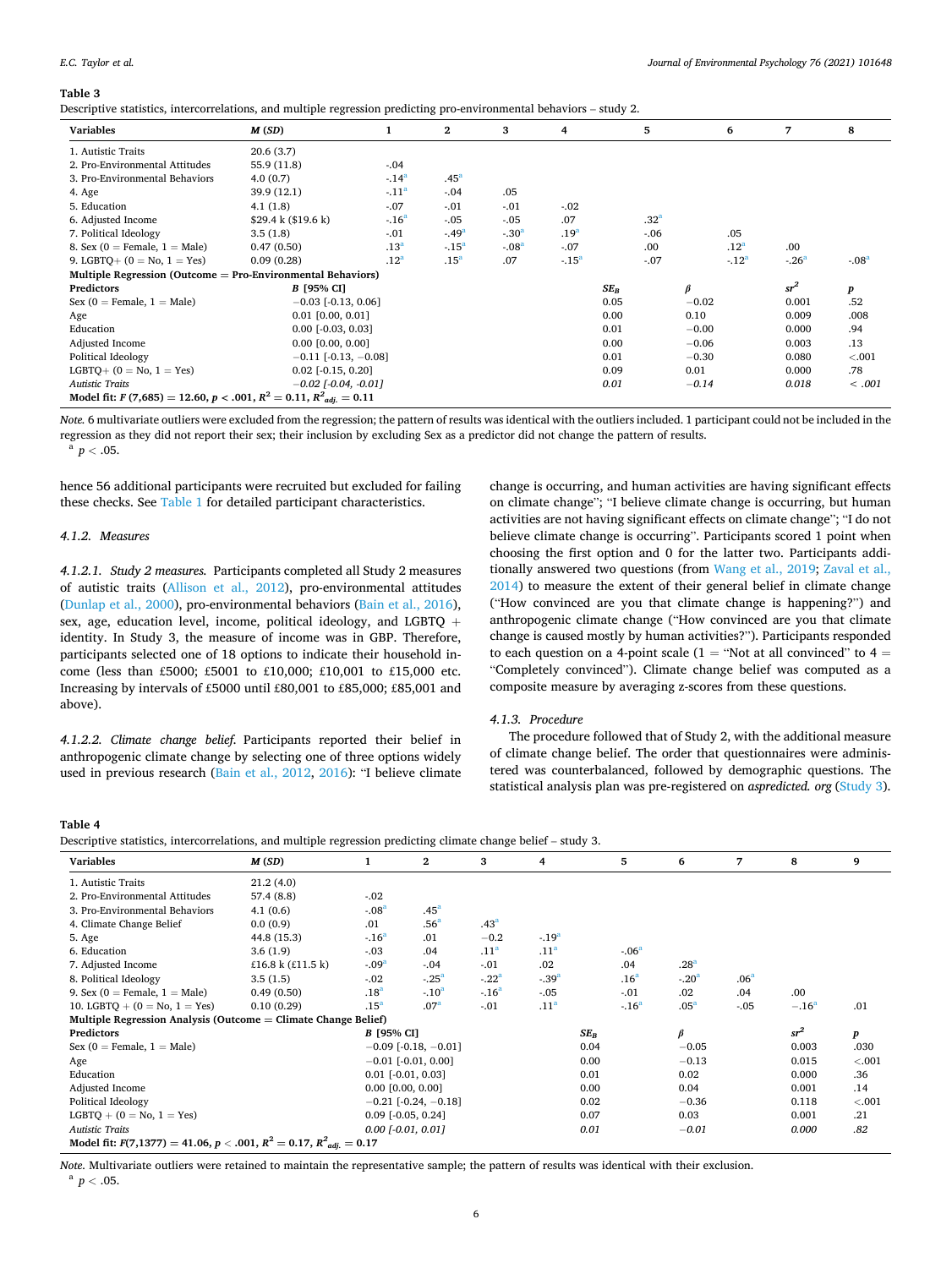### *4.2. Results*

After accounting for socio-demographic variables, multiple regression models showed strong evidence for the absence of an association between autistic traits and climate change belief  $(p=.82, BF_{10} = 0.10;$ [Table 4\)](#page-5-0). Additional analysis indicated this absence of a relationship even when accounting for pro-environmental attitudes and behaviors (*p*   $= .80, BF_{10} = 0.08;$  Table S4). Further, extending the results of Study 2, autistic traits predicted engagement in fewer pro-environmental behaviors over and above pro-environmental attitudes, climate change belief, and socio-demographic variables ( $p = .031$ ,  $BF_{10} = 1.26$ ; Table S4). Finally, the pattern of results from Studies 1 and 2 relating to autistic traits, pro-environmental attitudes, and pro-environmental behaviors replicated (Table S4).

#### *4.3. Discussion*

Consistent with Studies 1 and 2, this final study provided further evidence against proposed positive associations between autistic traits and pro-environmental attitudes and behaviors, and climate change beliefs. Specifically, this study added the novel finding of strong support for no relationship between autistic traits and climate change belief. Critically, the study also replicated Study 1 and 2 findings in a wellpowered study and nationally representative sample. That is, autistic traits were not related to pro-environmental attitudes, but rather, were associated with engagement in fewer pro-environmental behaviors regardless of both climate change belief and pro-environmental attitudes.

### **5. General discussion**

Contrary to speculation, we report consistent evidence *against* positive associations between autistic traits, and pro-environmental attitudes and behaviors and climate change belief. These findings represent a timely addition to the literature and will be vital to elevating the public discourse on the apparent link between autism and climate activism ([Hook, 2019](#page-8-0); [Silberman, 2019](#page-9-0)). Given our results, we recommend a move away from autism-based narratives, whether positive or negative, of recent advances in climate policy. Instead, it will be more fruitful to focus on other psychological drivers, such as the age of effective climate change communicators like Thunberg, in greater depth. Although there is a tendency to disparage children's role in motivating progress in climate policies [\(Fisher, 2019](#page-8-0)), there is growing evidence that they may foster psychological concern and behavior change related to the changing climate in adults (e.g., [Lawson et al., 2019\)](#page-8-0).

The present studies are the first exploration of how traits associated with a neurodevelopmental or mental health condition may influence environmental attitudes and behavior and climate change beliefs. As autistic traits were not predictive of pro-environmental attitudes or climate change belief, such traits, including social-communication difficulties, resistance to change, and focused interests in the natural world, neither prevent nor enhance such attitudes and beliefs. This finding furthers understanding of the typical development of pro-environmental attitudes and climate change beliefs more generally, suggesting that they are less shaped by social factors and focused interests in the environment than previously thought. For instance, social cognitive difficulties in understanding and empathizing with other people is closely associated with autism (e.g., [Clutterbuck et al., 2021;](#page-8-0) [Shah et al., 2019](#page-9-0)). However, as autistic traits were not associated with reduced pro-environmental attitudes in the present study, it follows that our findings do not support proposals that empathy for others and the environment, and subsequent development of pro-social and pro-environmental identities, is fundamental for pro-environmental attitudes ([Brown et al., 2019](#page-8-0)). Future work examining pro-environmental attitudes and climate change belief in other populations with atypical cognitive function may serve as a useful way to further understanding

the psychological factors and mechanisms that facilitate the development of such attitudes and beliefs in typical populations.

Another novel finding from our research is that, regardless of proenvironmental attitudes, autistic traits were linked to a lower level of pro-environmental behaviors. An investigation into the potential mechanisms underlying this result is now required (e.g., potential difficulty reducing meat consumption on a rigid, restrictive diet) and, more generally, further investigation on understanding the *psychopathological barriers* to engaging in pro-environmental activities. It would be valuable to explore, for instance, if autism-related sensory sensitivities, resistance to change, working memory capacity, and more generally, access to resources, contribute to increased anxiety and reduced ability to adopt pro-environmental behaviors (e.g., switching to meat-free alternatives, taking public transport, preparing waste for recycling). Critically, it is important to determine if targeting these mechanisms facilitates pro-environmental behaviors, which may ultimately inform behavioral interventions in other clinical conditions and the general population. Further, re-examining the identified relationship whilst accounting for potentially confounding variables (i.e., those independently associated with both reduced pro-environmental behaviors and autistic traits; e.g., anxiety, social identity, resource availability etc.) would be of benefit to ensure the specificity of our findings.

While the present studies have revealed an association in relation to autism, many other mental health conditions are likely to be associated with barriers to personal action on climate change. For instance, those with anxiety disorders, or high levels of stress more generally, may be unable to initiate changing their behaviors to new pro-environmental behaviors (e.g., using public transport) and/or have difficulty sustaining any changes they make. Therefore, not only may these individuals initially have less available resources to engage in pro-environmental behaviors (i.e., due to coping with the challenges of managing their poor mental health), the costs and barriers of engaging in these behaviors may also be greater, thus limiting individuals' overall engagement in pro-environmental behaviors irrespective of their attitudes.

The United Nations recently called for a 'disability-inclusive' approach to climate action ([Human Rights Council, 2019\)](#page-8-0). There is some knowledge of how 'physical' health impairments are linked to reduced engagement in pro-environmental behaviors despite pro-environmental attitudes [\(Lovelock, 2010](#page-8-0)). However, there is strikingly little understanding of how 'mental' health impairments, also known as 'hidden disabilities', may be associated with climate action. Following recent thinking [\(Berry et al., 2018](#page-7-0); [Human Rights Council, 2019\)](#page-8-0) and our findings, we speculate that the psychological support required to enable individuals with autistic traits and other mental health conditions to engage in pro-environmental activities is grossly underestimated. In future, it could be investigated whether cognitive behavioral therapies, commonly used to facilitate behavior change in people with mental health conditions (e.g., [Wang et al., 2021\)](#page-9-0), could be adapted to support pro-environmental behaviors. For instance, teaching individuals coping strategies to alleviate anxiety surrounding behavior change. Early environmental education and support for families of children with neurodevelopmental and mental health conditions may also be valuable, encouraging early integration of pro-environmental behaviors to alleviate later difficulties with adapting and changing behaviors. This may ultimately enhance pro-environmental behaviors in these populations, with pro-environmental actions becoming an integrated part of their daily routines rather than a barrier causing further distress.

Arguably, individuals with mental health conditions make negligible contributions to climate change, so it could also be suggested they should not be prioritized in future research and policy. However, they represent a relatively large and growing percentage of the population (around 17%; [McManus et al., 2016\)](#page-8-0) and poorly conceived climate policy could have a harmful impact on minority groups in society and reduce the efficacy of behavioral climate change interventions [\(Berry](#page-7-0)  [et al., 2018,](#page-7-0) [Human Rights Council, 2019; Pearson et al., 2018](#page-8-0)). It is also critical to consider this research within the context of emerging evidence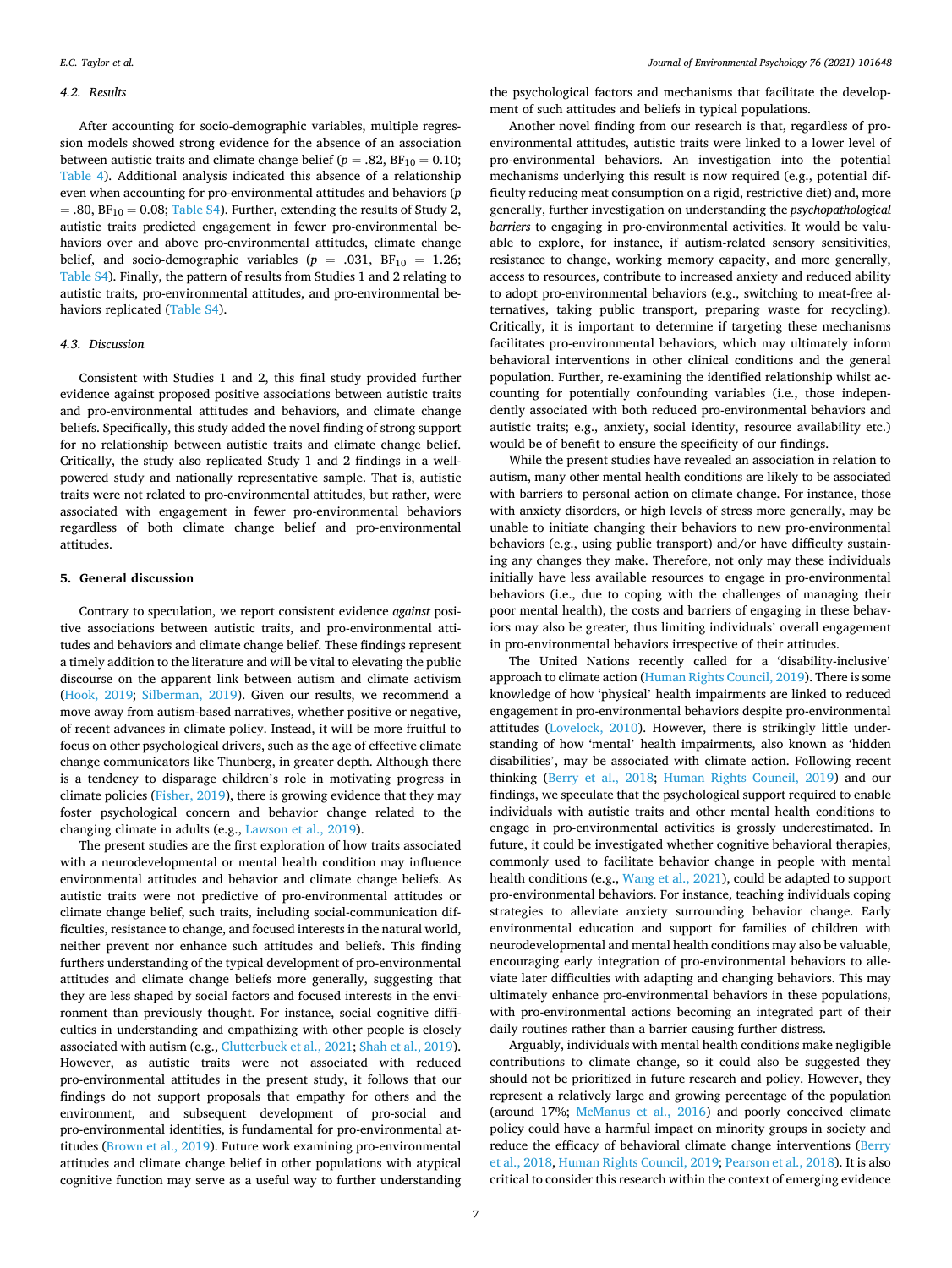<span id="page-7-0"></span>that environmental pollution, a key contributor to climate change, may be associated with higher levels of mental health conditions (e.g., [Ventriglio et al., 2021](#page-9-0)). Thus, unless addressed, it could be speculated that a bidirectional relationship between mental health conditions and climate change could occur, whereby reduced engagement in pro-environmental behaviors by those with mental health conditions could enhance climate change, which in turn may contribute to the development of poorer mental health of themselves and others.

One limitation of the present research is that we have primarily investigated individual's consumer and domestic-based pro-environmental behaviors, such as buying environmentally friendly products and taking public transport. We did not measure individuals' environmental citizenship and involvement in activism and behaviors aimed to bring about public and political action. Therefore, whether engagement in such collective action is different in individuals with high autistic traits remains unknown. Given our finding that autistic traits were associated with lower levels of domestic-based pro-environmental behaviors, it would be expected that autistic people may have similar, if not greater, difficulties engaging in collective action, following the additional socialcognitive demands of such action. One approach to increase collective pro-environmental behaviors of people with autistic traits could be through placing a stronger emphasis on their social identity (cf. [Fritsche](#page-8-0)  [et al., 2018](#page-8-0)). For example, this could be achieved by further highlighting the autistic traits among prominent environmentalists (i.e., Thunberg, Packham), since priming people with a shared social identity can impact their behavior (e.g., McLeish & [Oxoby, 2011](#page-8-0)). This is important to explore further and is critical to enhance inclusion, such that more people with high levels of autistic traits have access to the opportunities and resources to engage in environmental citizenship (see also, [Dobson,](#page-8-0)  [2007\)](#page-8-0). Such research may also speak to whether providing support (e.g., social, financial etc.) may facilitate autistic people to engage in collective action and activism, fostering collective efficacy, and enhance pro-environmental action in this population.

It is to be emphasized that, despite the results of our studies, we do not wish to undermine autistic environmentalists' lived experiences or downplay the importance of people with autism and mental health conditions in discussions on climate policy. On the contrary, Thunberg has shown that "*no one is too small to make a difference*" ([Thunberg, 2019](#page-9-0), p. 10) and that individuals, regardless of their psychological difficulties and/or minority group memberships, can make revolutionary contributions to the climate agenda. Although we found no link between autistic traits and pro-environmental attitudes and climate change beliefs *per se*, that is not to say that lessons cannot be learnt from minorities, such as those with autism, to help overcome normative social influences that are currently having a negative impact on the environment and climate. Altogether, therefore, we propose that a more inclusive climate science – investigating environmentalism in underrepresented groups and consideration for barriers to their participation in environmental decision-making – is required. In addition, more interdisciplinary environmental psychology research with clinical relevance, such as the present studies, will be useful in the future (e.g., to inform supportive adaptations/interventions). Encouragingly, there is growing appreciation of these issues and, moving forward, such research will benefit from co-development with minority groups and the charity sector, as in the present study (see also, Berry et al., 2018).

In summary, autistic traits do not predict pro-environmental attitudes and climate change belief, however they are associated with engagement in fewer pro-environmental behaviors. Accordingly, we caution against autism-based explanations for the recent 'Thunbergdriven' advances in the climate agenda. Nonetheless, our findings highlight the importance of including people with autism, mental health conditions, and other minority groups, in psychological research on environmentalism and climate change. Moving forward, this approach will be crucial for understanding the interplay between biophysical, socio-demographic, and psycho (patho)logical factors pertaining to climate action, towards an inclusive and more effective climate agenda.

### **Funding**

This work was supported by a Whorrod Doctoral Scholarship, the Medical Research Council, and a collaborative GW4 Generator Fund ([Neurodevelopmental Neurodiversity Network\)](https://www.neurodnetwork.com/);

### **Author contributions**

ECT, LAL, and PS designed the studies and collected the data. ECT and PS analyzed the data. ECT, LAL, and PS drafted the article. PHPH and MJC provided critical revisions. All authors approved the final manuscript;

### **Data and materials availability**

All data are available in the supplementary materials.

### **CRediT authorship contribution statement**

**Emily C. Taylor:** Conceptualization, Methodology, Investigation, Formal analysis, Writing – original draft. **Lucy A. Livingston:** Conceptualization, Investigation, Writing – original draft. **Mitchell J. Callan:**  Investigation, Writing – review & editing. **Paul H.P. Hanel:** Methodology, Writing – review & editing. **Punit Shah:** Conceptualization, Methodology, Investigation, Formal analysis, Writing – original draft.

### **Declaration of competing interest**

Authors declare no competing interests;

### **Author Notes and Acknowledgments**

We thank several autistic (SK, HB, HW, RW, GB, PB, PM, OLM) and non-autistic (SK, PB, LW, LM, NO, LP, FH, KB, EC) individuals for their assistance in co-developing the studies. We thank Anabelle Ray for assistance with data collection and Ian Dale for insightful discussions about the project. We thank Lois Player and Sanjay Kumarendran for comments on a previous version of the manuscript.

### **Appendix A. Supplementary data**

Supplementary data to this article can be found online at [https://doi.](https://doi.org/10.1016/j.jenvp.2021.101648)  [org/10.1016/j.jenvp.2021.101648.](https://doi.org/10.1016/j.jenvp.2021.101648)

# **References**

- [Alcock, I., White, M. P., Pahl, S., Duarte-Davidson, R., & Fleming, L. E. \(2020\).](http://refhub.elsevier.com/S0272-4944(21)00101-8/sref1)  [Associations between pro-environmental behaviour and neighbourhood nature,](http://refhub.elsevier.com/S0272-4944(21)00101-8/sref1) [nature visit frequency and nature appreciation: Evidence from a nationally](http://refhub.elsevier.com/S0272-4944(21)00101-8/sref1) [representative survey in England.](http://refhub.elsevier.com/S0272-4944(21)00101-8/sref1) *Environment International, 136*, 105441.
- [Allison, C., Auyeung, B., & Baron-Cohen, S. \(2012\). Toward brief](http://refhub.elsevier.com/S0272-4944(21)00101-8/sref2) "red flags" for autism [screening: The short autism spectrum quotient and the short quantitative checklist in](http://refhub.elsevier.com/S0272-4944(21)00101-8/sref2)  1,000 cases and 3,000 controls. *[Journal of the American Academy of Child](http://refhub.elsevier.com/S0272-4944(21)00101-8/sref2) & [Adolescent Psychiatry, 51](http://refhub.elsevier.com/S0272-4944(21)00101-8/sref2)*(2), 202–212.
- [American Psychiatric Association. \(2013\).](http://refhub.elsevier.com/S0272-4944(21)00101-8/sref3) *Diagnostic and statistical manual of mental*  disorders (5<sup>th</sup> ed.). American Psychiatric Pub.
- [Atherton, G., & Cross, L. \(2018\). Seeing more than human: Autism and anthropomorphic](http://refhub.elsevier.com/S0272-4944(21)00101-8/sref4)  theory of mind. *[Frontiers in Psychology, 9](http://refhub.elsevier.com/S0272-4944(21)00101-8/sref4)*, 528.
- [Bain, P. G., Hornsey, M. J., Bongiorno, R., & Jeffries, C. \(2012\). Promoting pro](http://refhub.elsevier.com/S0272-4944(21)00101-8/sref5)[environmental action in climate change deniers.](http://refhub.elsevier.com/S0272-4944(21)00101-8/sref5) *Nature Climate Change, 2*(8), 600–[603](http://refhub.elsevier.com/S0272-4944(21)00101-8/sref5).
- Bain, P. G., Milfont, T. L., Kashima, Y., Bilewicz, M., Doron, G., Garðarsdóttir, R. B., [Gouveia, V. V., Guan, Y., Johansson, L., Pasquali, C., Corral-Verdugo, V.,](http://refhub.elsevier.com/S0272-4944(21)00101-8/sref6) [Aragones, J. I., Utsugi, A., Demarque, C., Otto, S., Park, J., Soland, M., Steg, L.,](http://refhub.elsevier.com/S0272-4944(21)00101-8/sref6) González, R., ... [Saviolidis, N. M. \(2016\). Co-benefits of addressing climate change](http://refhub.elsevier.com/S0272-4944(21)00101-8/sref6) [can motivate action around the world.](http://refhub.elsevier.com/S0272-4944(21)00101-8/sref6) *Nature Climate Change, 6*(2), 154–157.
- [Ben-Sasson, A., Gal, E., Fluss, R., Katz-Zetler, N., & Cermak, S. A. \(2019\). Update of a](http://refhub.elsevier.com/S0272-4944(21)00101-8/sref7)  [meta-analysis of sensory symptoms in asd: A new decade of research.](http://refhub.elsevier.com/S0272-4944(21)00101-8/sref7) *Journal of [Autism and Developmental Disorders, 49](http://refhub.elsevier.com/S0272-4944(21)00101-8/sref7)*(12), 4974–4996.
- [Berry, H. L., Waite, T. D., Dear, K. B., Capon, A. G., & Murray, V. \(2018\). The case for](http://refhub.elsevier.com/S0272-4944(21)00101-8/sref8)  [systems thinking about climate change and mental health.](http://refhub.elsevier.com/S0272-4944(21)00101-8/sref8) *Nature Climate Change, 8*  [\(4\), 282](http://refhub.elsevier.com/S0272-4944(21)00101-8/sref8)–290.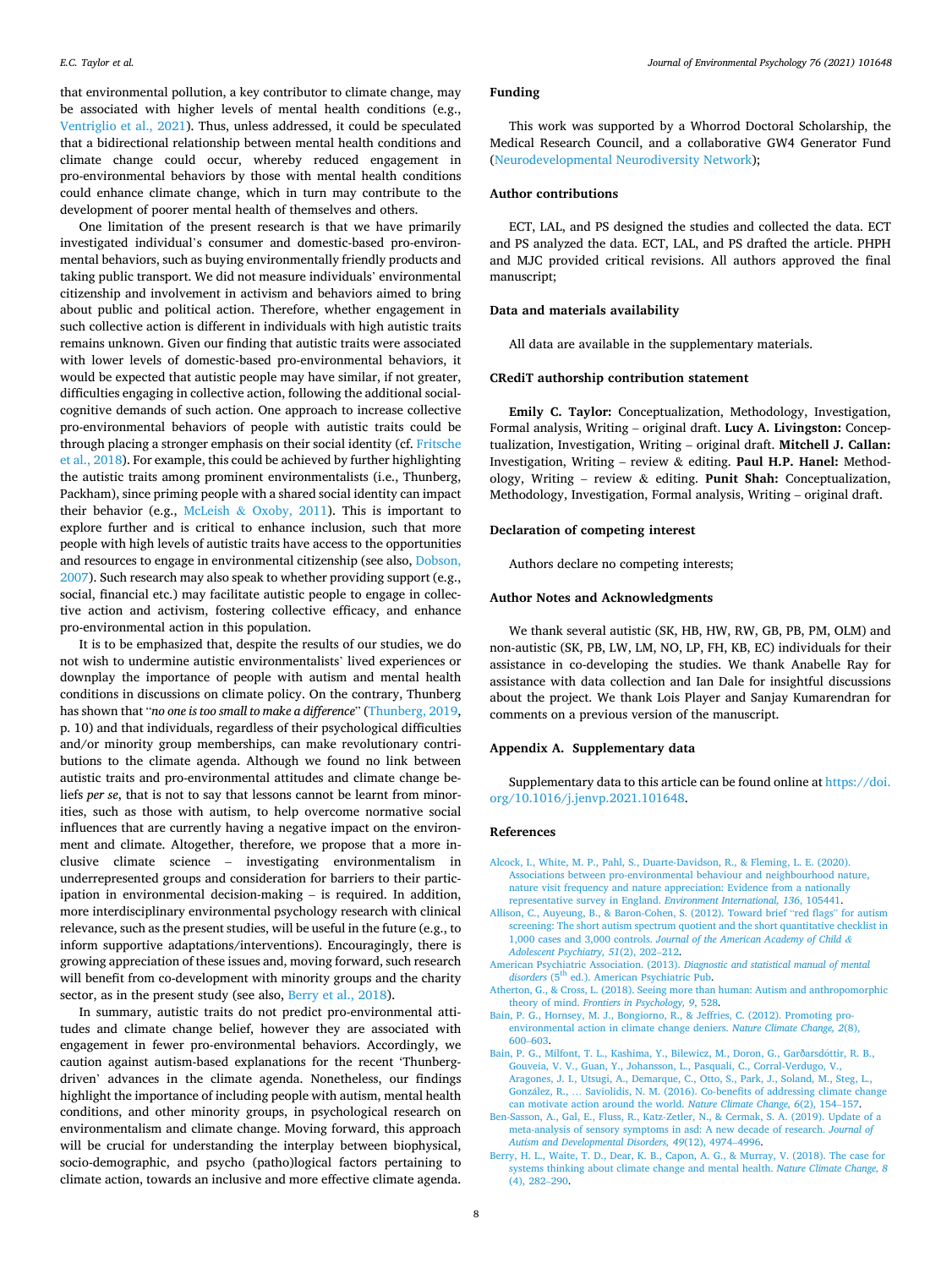#### <span id="page-8-0"></span>*E.C. Taylor et al.*

[Bishop, S. L., Hus, V., Duncan, A., Huerta, M., Gotham, K., Pickles, A., Kreiger, A.,](http://refhub.elsevier.com/S0272-4944(21)00101-8/sref9) [Buja, A., Lund, S., & Lord, C. \(2013\). Subcategories of restricted and repetitive](http://refhub.elsevier.com/S0272-4944(21)00101-8/sref9)  [behaviors in children with autism spectrum disorders.](http://refhub.elsevier.com/S0272-4944(21)00101-8/sref9) *Journal of Autism and [Developmental Disorders, 43](http://refhub.elsevier.com/S0272-4944(21)00101-8/sref9)*(6), 1287–1297.

[Bolton, M. J., Blumberg, W. G., Ault, L. K., Mogil, H. M., & Hanes, S. H. \(2020\). Initial](http://refhub.elsevier.com/S0272-4944(21)00101-8/sref10) [evidence for increased weather salience in autism spectrum conditions.](http://refhub.elsevier.com/S0272-4944(21)00101-8/sref10) *Weather, [Climate, and Society, 12](http://refhub.elsevier.com/S0272-4944(21)00101-8/sref10)*(2), 293–307.

- [Brosnan, M., Lewton, M., & Ashwin, C. \(2016\). Reasoning on the autism spectrum: A dual](http://refhub.elsevier.com/S0272-4944(21)00101-8/sref11)  process theory account. *[Journal of Autism and Developmental Disorders, 46](http://refhub.elsevier.com/S0272-4944(21)00101-8/sref11)*(6), [2115](http://refhub.elsevier.com/S0272-4944(21)00101-8/sref11)–2125.
- [Brown, K., Adger, W. N., Devine-Wright, P., Anderies, J. M., Barr, S., Bousquet, F.,](http://refhub.elsevier.com/S0272-4944(21)00101-8/sref12)  [Butler, C., Evans, L., Marshall, N., & Quinn, T. \(2019\). Empathy, place and identity](http://refhub.elsevier.com/S0272-4944(21)00101-8/sref12)  interactions for sustainability. *[Global Environmental Change, 56](http://refhub.elsevier.com/S0272-4944(21)00101-8/sref12)*, 11–17.
- [Callan, M. J., Kim, H., Gheorghiu, A. I., & Matthews, W. J. \(2017\). The interrelations](http://refhub.elsevier.com/S0272-4944(21)00101-8/sref13)  [between social class, personal relative deprivation, and prosociality.](http://refhub.elsevier.com/S0272-4944(21)00101-8/sref13) *Social [Psychological and Personality Science, 8](http://refhub.elsevier.com/S0272-4944(21)00101-8/sref13)*(6), 660–669.
- [Carlisle, G. K. \(2014\). Pet dog ownership decisions for parents of children with autism](http://refhub.elsevier.com/S0272-4944(21)00101-8/sref14)  spectrum disorder. *[Journal of Pediatric Nursing, 29](http://refhub.elsevier.com/S0272-4944(21)00101-8/sref14)*(2), 114–123.
- [Celani, G. \(2002\). Human beings, animals and inanimate objects: What do people with](http://refhub.elsevier.com/S0272-4944(21)00101-8/sref15) [autism like?](http://refhub.elsevier.com/S0272-4944(21)00101-8/sref15) *Autism, 6*(1), 93–102.
- [Chaiken, S., & Baldwin, M. W. \(1981\). Affective-cognitive consistency and the effect of](http://refhub.elsevier.com/S0272-4944(21)00101-8/sref16) [salient behavioral information on the self-perception of attitudes.](http://refhub.elsevier.com/S0272-4944(21)00101-8/sref16) *Journal of [Personality and Social Psychology, 41](http://refhub.elsevier.com/S0272-4944(21)00101-8/sref16)*, 1–12.
- [Chen, L., & Unsworth, K. \(2019\). Cognitive complexity increases climate change belief.](http://refhub.elsevier.com/S0272-4944(21)00101-8/sref17)  *[Journal of Environmental Psychology, 65](http://refhub.elsevier.com/S0272-4944(21)00101-8/sref17)*, 101316.
- Chevallier, C., Kohls, G., Troiani, V., Brodkin, E. S., & Schultz, R. T. (2012). The social motivation theory of autism. *Trends in Cognitive Sciences, 16*(4), 231–239. [https://](https://doi.org/10.1016/j.tics.2012.02.007) [doi.org/10.1016/j.tics.2012.02.007](https://doi.org/10.1016/j.tics.2012.02.007)
- [Chistol, L. T., Bandini, L. G., Must, A., Phillips, S., Cermak, S. A., & Curtin, C. \(2018\).](http://refhub.elsevier.com/S0272-4944(21)00101-8/sref19)  [Sensory sensitivity and food selectivity in children with autism spectrum disorder.](http://refhub.elsevier.com/S0272-4944(21)00101-8/sref19)  *[Journal of Autism and Developmental Disorders, 48](http://refhub.elsevier.com/S0272-4944(21)00101-8/sref19)*(2), 583–591.
- Clutterbuck, R. A., Callan, M. J., Taylor, E. C., Livingston, L. A., & Shah, P. (2021). Development and validation of the four-item mentalising index. *Psychological Assessment*. <https://doi.org/10.1037/pas0001004>
- Cooper, K., Smith, L. G. E., & Russell, A. (2017). Social identity, self-esteem, and mental health in autism. *European Journal of Social Psychology, 47*(7), 844–854. [https://doi.](https://doi.org/10.1002/ejsp.2297)  [org/10.1002/ejsp.2297](https://doi.org/10.1002/ejsp.2297)
- Dempsey, E. E., Moore, C., Richard, A. E., & Smith, I. M. (2020). Moral foundations theory in autism spectrum disorder: A qualitative investigation. *Autism*. [https://doi.](https://doi.org/10.1177/1362361320939331)  [org/10.1177/1362361320939331,](https://doi.org/10.1177/1362361320939331) 1362361320939331.
- Dobson, A. (2007). Environmental citizenship: Towards sustainable development. *Sustainable Development, 15*(5), 276–285. <https://doi.org/10.1002/sd.344>
- [Dunlap, R. E., Van Liere, K. D., Mertig, A. G., & Jones, R. E. \(2000\). New trends in](http://refhub.elsevier.com/S0272-4944(21)00101-8/sref24)  [measuring environmental attitudes: Measuring endorsement of the new ecological](http://refhub.elsevier.com/S0272-4944(21)00101-8/sref24)  [paradigm: A revised NEP scale.](http://refhub.elsevier.com/S0272-4944(21)00101-8/sref24) *Journal of Social Issues, 56*(3), 425–442.
- Farmer, G. D., Baron-Cohen, S., & Skylark, W. J. (2017). People with autism spectrum conditions make more consistent decisions. *Psychological Science, 28*(8), 1067–1076. <https://doi.org/10.1177/0956797617694867>
- [Farrow, K., Grolleau, G., & Ibanez, L. \(2017\). Social norms and pro-environmental](http://refhub.elsevier.com/S0272-4944(21)00101-8/sref26)  [behavior: A review of the evidence.](http://refhub.elsevier.com/S0272-4944(21)00101-8/sref26) *Ecological Economics, 140*(C), 1–13.
- [Fisher, D. R. \(2019\). The broader importance of #FridaysForFuture.](http://refhub.elsevier.com/S0272-4944(21)00101-8/sref27) *Nature Climate [Change, 9](http://refhub.elsevier.com/S0272-4944(21)00101-8/sref27)*(6), 430–431.
- Fritsche, I., Barth, M., Jugert, P., Masson, T., & Reese, G. (2018). A social identity model of pro-environmental action (SIMPEA). *Psychological Review, 125*(2), 245–269. <https://doi.org/10.1037/rev0000090>
- Gatersleben, B., Murtagh, N., & Abrahamse, W. (2014). Values, identity and proenvironmental behaviour. *Contemporary Social Science, 9*(4), 374–392. [https://doi.](https://doi.org/10.1080/21582041.2012.682086) [org/10.1080/21582041.2012.682086](https://doi.org/10.1080/21582041.2012.682086)
- Gollwitzer, A., Martel, C., McPartland, J. C., & Bargh, J. A. (2019). Autism spectrum traits predict higher social psychological skill. In *Proceedings of the national academy of sciences*. <https://doi.org/10.1073/pnas.1911460116>, 201911460.
- [Grove, R., Hoekstra, R. A., Wierda, M., & Begeer, S. \(2018\). Special interests and](http://refhub.elsevier.com/S0272-4944(21)00101-8/sref31) [subjective wellbeing in autistic adults.](http://refhub.elsevier.com/S0272-4944(21)00101-8/sref31) *Autism Research, 11*(5), 766–775.
- [Haas, K., Wilson, N. J., Cordier, R., Vaz, S., & Chung-yeung Lee, H. \(2020\). The](http://refhub.elsevier.com/S0272-4944(21)00101-8/sref32)  [experiences of young autistic adults in using metropolitan public transport.](http://refhub.elsevier.com/S0272-4944(21)00101-8/sref32) *[Cooperative Research Centre for Living with Autism](http://refhub.elsevier.com/S0272-4944(21)00101-8/sref32)*.

[Habib, A., Harris, L., Pollick, F., & Melville, C. \(2019\). A meta-analysis of working](http://refhub.elsevier.com/S0272-4944(21)00101-8/sref33) [memory in individuals with autism spectrum disorders.](http://refhub.elsevier.com/S0272-4944(21)00101-8/sref33) *PloS One, 14*(4), Article [e0216198.](http://refhub.elsevier.com/S0272-4944(21)00101-8/sref33)

Happé, F., Cook, J. L., & Bird, G. (2017). The structure of social cognition: In(ter) dependence of sociocognitive processes. *Annual Review of Psychology, 68*(1), 243–267. <https://doi.org/10.1146/annurev-psych-010416-044046>

- Happé, F., & Frith, U. (2020). Annual Research Review: Looking back to look forward changes in the concept of autism and implications for future research. *Journal of Child Psychology and Psychiatry, 61*(3), 218–232. [https://doi.org/10.1111/](https://doi.org/10.1111/jcpp.13176)  [jcpp.13176](https://doi.org/10.1111/jcpp.13176)
- Hartwell, M., Keener, A., Coffey, S., Chesher, T., Torgerson, T., & Vassar, M. (2020). Brief report: Public awareness of Asperger syndrome following Greta Thunberg appearances. *Journal of Autism and Developmental Disorders*. [https://doi.org/](https://doi.org/10.1007/s10803-020-04651-9)  [10.1007/s10803-020-04651-9](https://doi.org/10.1007/s10803-020-04651-9)
- [Hoekstra, R. A., Vinkhuyzen, A. A., Wheelwright, S., Bartels, M., Boomsma, D. I., Baron-](http://refhub.elsevier.com/S0272-4944(21)00101-8/sref37)[Cohen, S., Posthuma, D., & Van Der Sluis, S. \(2011\). The construction and validation](http://refhub.elsevier.com/S0272-4944(21)00101-8/sref37)  [of an abridged version of the autism-spectrum quotient \(AQ-Short\).](http://refhub.elsevier.com/S0272-4944(21)00101-8/sref37) *Journal of Autism [and Developmental Disorders, 41](http://refhub.elsevier.com/S0272-4944(21)00101-8/sref37)*(5), 589–596.

[Hollocks, M. J., Lerh, J. W., Magiati, I., Meiser-Stedman, R., & Brugha, T. S. \(2019\).](http://refhub.elsevier.com/S0272-4944(21)00101-8/sref38) [Anxiety and depression in adults with autism spectrum disorder: A systematic review](http://refhub.elsevier.com/S0272-4944(21)00101-8/sref38)  and meta-analysis. *[Psychological Medicine, 49](http://refhub.elsevier.com/S0272-4944(21)00101-8/sref38)*(4), 559–572.

Hook, L. (2019). Greta Thunberg: "All my life I've been the invisible girl". *Financial Times*. <https://www.ft.com/content/4df1b9e6-34fb-11e9-bd3a-8b2a211d90d5>.

- [Hornsey, M. J., Harris, E. A., Bain, P. G., & Fielding, K. S. \(2016\). Meta-analyses of the](http://refhub.elsevier.com/S0272-4944(21)00101-8/sref40)  [determinants and outcomes of belief in climate change.](http://refhub.elsevier.com/S0272-4944(21)00101-8/sref40) *Nature Climate Change, 6*(6), 622–[626](http://refhub.elsevier.com/S0272-4944(21)00101-8/sref40).
- Human Rights Council. (2019). *Promotion and protection of all human rights, civil, political, economical, social and cultural rights, including the right to development*. UN HRC, 41st sess, Item 3, UN Doc A/HRC/41/L.24 (9th July 2019) [www.hrw.org/sites/default/](http://www.hrw.org/sites/default/files/supporting_resources/hrc41_climate_change_and_disability.pdf) [files/supporting\\_resources/hrc41\\_climate\\_change\\_and\\_disability.pdf](http://www.hrw.org/sites/default/files/supporting_resources/hrc41_climate_change_and_disability.pdf).
- Keizer, K., & Schultz, P. W. (2018). Social norms and pro-environmental behaviour. In L. Steg, & J. I. M. de Groot (Eds.), *Environmental psychology* (pp. 179–188). John Wiley & Sons, Ltd. [https://doi.org/10.1002/9781119241072.ch18.](https://doi.org/10.1002/9781119241072.ch18)

[Lange, F., & Dewitte, S. \(2019\). Cognitive flexibility and pro-environmental behaviour: A](http://refhub.elsevier.com/S0272-4944(21)00101-8/sref43)  multimethod approach. *[European Journal of Personality, 33](http://refhub.elsevier.com/S0272-4944(21)00101-8/sref43)*(4), 488–505.

- [Langenbach, B. P., Berger, S., Baumgartner, T., & Knoch, D. \(2020\). Cognitive resources](http://refhub.elsevier.com/S0272-4944(21)00101-8/sref44)  [moderate the relationship between pro-environmental attitudes and green behavior.](http://refhub.elsevier.com/S0272-4944(21)00101-8/sref44)  *[Environment and Behavior, 52](http://refhub.elsevier.com/S0272-4944(21)00101-8/sref44)*(9), 979–995.
- Lawrance, D. E., Thompson, R., Fontana, G., & Jennings, D. N. (2021). The impact of climate change on mental health and emotional wellbeing: Current evidence and implications for policy and practice. Grantham Institute Briefing paper No. 36). Grantham Institute [https://doi.org/10.25561/88568.](https://doi.org/10.25561/88568)

[Lawson, D. F., Stevenson, K. T., Peterson, M. N., Carrier, S. J., Strnad, R. L., &](http://refhub.elsevier.com/S0272-4944(21)00101-8/sref46)  [Seekamp, E. \(2019\). Children can foster climate change concern among their](http://refhub.elsevier.com/S0272-4944(21)00101-8/sref46)  parents. *[Nature Climate Change, 9](http://refhub.elsevier.com/S0272-4944(21)00101-8/sref46)*(6), 458–462.

- [Li, Y., Johnson, E. J., & Zaval, L. \(2011\). Local warming: Daily temperature change](http://refhub.elsevier.com/S0272-4944(21)00101-8/sref47) [influences belief in global warming.](http://refhub.elsevier.com/S0272-4944(21)00101-8/sref47) *Psychological Science, 22*(4), 254–459.
- Livingston, L. A., & Happé, F. (2017). Conceptualising compensation in neurodevelopmental disorders: Reflections from autism spectrum disorder. *Neuroscience & Biobehavioral Reviews, 80*, 729–742. [https://doi.org/10.1016/j.](https://doi.org/10.1016/j.neubiorev.2017.06.005) [neubiorev.2017.06.005](https://doi.org/10.1016/j.neubiorev.2017.06.005)
- Livingston, L. A., Shah, P., & Happé, F. (2019). Compensation in autism is not consistent with social motivation theory. *Behavioral and Brain Sciences, 42.* [https://doi.org/](https://doi.org/10.1017/S0140525X18002388) [10.1017/S0140525X18002388](https://doi.org/10.1017/S0140525X18002388)
- [Lovelock, B. \(2010\). Disability and going green: A comparison of the environmental](http://refhub.elsevier.com/S0272-4944(21)00101-8/sref50)  [values and behaviours of persons with and without disability.](http://refhub.elsevier.com/S0272-4944(21)00101-8/sref50) *Disability & Society, 25*  [\(4\), 467](http://refhub.elsevier.com/S0272-4944(21)00101-8/sref50)–484.
- [Martin, L., White, M. P., Hunt, A., Richardson, M., Pahl, S., & Burt, J. \(2020\). Nature](http://refhub.elsevier.com/S0272-4944(21)00101-8/sref51) [contact, nature connectedness and associations with health, wellbeing and pro](http://refhub.elsevier.com/S0272-4944(21)00101-8/sref51)environmental behaviours. *[Journal of Environmental Psychology, 68](http://refhub.elsevier.com/S0272-4944(21)00101-8/sref51)*, 101389. McAnulty, D. (2020). *[Diary of a young naturalist](http://refhub.elsevier.com/S0272-4944(21)00101-8/sref52)*. Little Toller Books.
- McLeish, K. N., & Oxoby, R. J. (2011). Social interactions and the salience of social identity. *Journal of Economic Psychology, 32*(1), 172–178. [https://doi.org/10.1016/j.](https://doi.org/10.1016/j.joep.2010.11.003)  [joep.2010.11.003](https://doi.org/10.1016/j.joep.2010.11.003)

[McManus, S., Bebbington, P., Jenkins, R., & Brugha, T. \(Eds.\). \(2016\).](http://refhub.elsevier.com/S0272-4944(21)00101-8/sref54) *Mental health and [wellbeing in England: Adult psychiatric morbidity survey 2014](http://refhub.elsevier.com/S0272-4944(21)00101-8/sref54)*. NHS Digital.

- Morsanyi, K., & Byrne, R. M. J. (2019). *[Thinking, reasoning, and decision making in autism](http://refhub.elsevier.com/S0272-4944(21)00101-8/sref55)*. [Routledge](http://refhub.elsevier.com/S0272-4944(21)00101-8/sref55).
- National Institute for Health and Care Excellence. (2012). Autism spectrum disorder in adults: Diagnosis and management [NICE Guideline No. CG142] [www.nice.org.](http://www.nice.org.uk/CG142)  [uk/CG142.](http://www.nice.org.uk/CG142)
- Office for National Statistics. (2016). CT0570\_2011 Census sex by age by IMD2004 by ethnic group. Office for National Statistics. [https://www.ons.gov.uk/peoplepopulati](https://www.ons.gov.uk/peoplepopulationandcommunity/culturalidentity/ethnicity/adhocs/005378ct05702011censussexbyagebyimd2004byethnicgroup)  [onandcommunity/culturalidentity/ethnicity/adhocs/005378ct05702011censusse](https://www.ons.gov.uk/peoplepopulationandcommunity/culturalidentity/ethnicity/adhocs/005378ct05702011censussexbyagebyimd2004byethnicgroup) [xbyagebyimd2004byethnicgroup.](https://www.ons.gov.uk/peoplepopulationandcommunity/culturalidentity/ethnicity/adhocs/005378ct05702011censussexbyagebyimd2004byethnicgroup)

[Packham, C. \(2019\). How are you?](http://refhub.elsevier.com/S0272-4944(21)00101-8/sref58) *The Lancet Psychiatry, 6*(9), 730–731.

[Parker, R. N., & Fenwick, R. \(1983\). The Pareto curve and its utility for open-ended](http://refhub.elsevier.com/S0272-4944(21)00101-8/sref59)  [income distributions in survey research.](http://refhub.elsevier.com/S0272-4944(21)00101-8/sref59) *Social Forces, 61*(3), 872–885.

- [Pearson, A. R., Schuldt, J. P., Romero-Canyas, R., Ballew, M. T., & Larson-Konar, D.](http://refhub.elsevier.com/S0272-4944(21)00101-8/sref60) [\(2018\). Diverse segments of the US public underestimate the environmental](http://refhub.elsevier.com/S0272-4944(21)00101-8/sref60)  [concerns of minority and low-income Americans.](http://refhub.elsevier.com/S0272-4944(21)00101-8/sref60) *Proceedings of the National Academy [of Sciences, 115](http://refhub.elsevier.com/S0272-4944(21)00101-8/sref60)*(49), 12429–12434.
- [Prothmann, A., Ettrich, C., & Prothmann, S. \(2009\). Preference for, and responsiveness](http://refhub.elsevier.com/S0272-4944(21)00101-8/sref61)  [to, people, dogs and objects in children with autism.](http://refhub.elsevier.com/S0272-4944(21)00101-8/sref61) Anthrozoös, 22(2), 161-171.

Putz, C., Sparkes, I., & Foubert, J. (2021). *[Outcomes for disabled people in the UK: 2020](http://refhub.elsevier.com/S0272-4944(21)00101-8/sref62)*. [Office for National Statistics.](http://refhub.elsevier.com/S0272-4944(21)00101-8/sref62)

Rourke, A. (2019). *Greta Thunberg responds to asperger's critics: 'It's a superpower'*. The Guardian. [https://www.theguardian.com/environment/2019/sep/02/greta-thunber](https://www.theguardian.com/environment/2019/sep/02/greta-thunberg-responds-to-aspergers-critics-its-a-superpower)  [g-responds-to-aspergers-critics-its-a-superpower](https://www.theguardian.com/environment/2019/sep/02/greta-thunberg-responds-to-aspergers-critics-its-a-superpower).

- Ruzich, E., Allison, C., Smith, P., Watson, P., Auyeung, B., Ring, H., & Baron-Cohen, S. (2015). Measuring autistic traits in the general population: A systematic review of the autism-spectrum quotient (AQ) in a nonclinical population sample of 6,900 typical adult males and females. *Molecular Autism, 6*, 2. [https://doi.org/10.1186/](https://doi.org/10.1186/2040-2392-6-2)  [2040-2392-6-2](https://doi.org/10.1186/2040-2392-6-2)
- Sabherwal, A., Ballew, M. T., Linden, S. van der, Gustafson, A., Goldberg, M. H., Maibach, E. W., Kotcher, J. E., Swim, J. K., Rosenthal, S. A., & Leiserowitz, A. (2021). The Greta Thunberg effect: Familiarity with Greta Thunberg predicts intentions to engage in climate activism in the United States. *Journal of Applied Social Psychology, 51*(4), 321–333. <https://doi.org/10.1111/jasp.12737>
- Schulte, M., Bamberg, S., Rees, J., & Rollin, P. (2020). Social identity as a key concept for connecting transformative societal change with individual environmental activism. *Journal of Environmental Psychology, 72*, 101525. [https://doi.org/10.1016/j.](https://doi.org/10.1016/j.jenvp.2020.101525) [jenvp.2020.101525](https://doi.org/10.1016/j.jenvp.2020.101525)